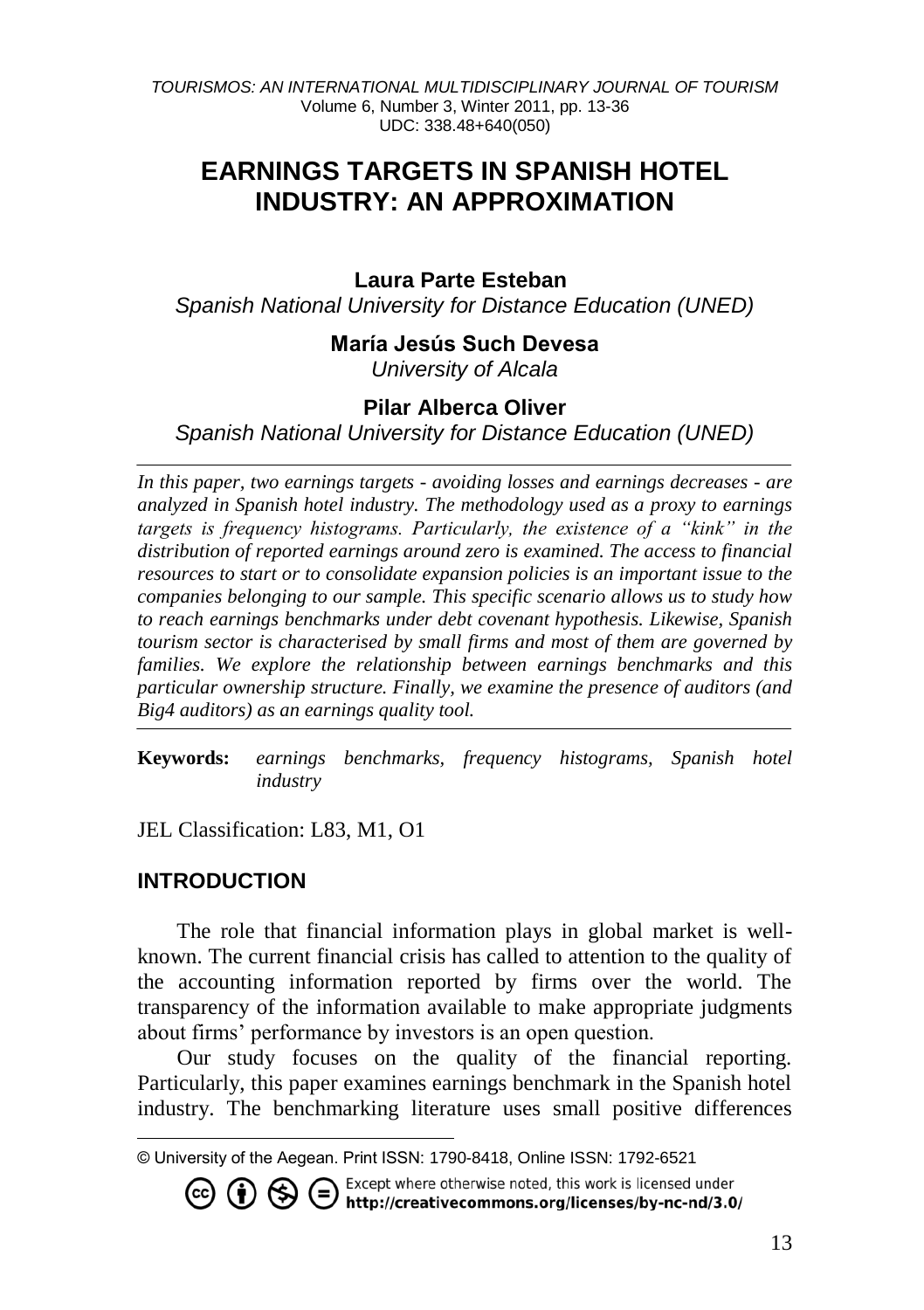between reported earnings and any benchmark as a measure of earnings quality. The literature considers three basic earnings benchmarks: report small positive profits, report small increases in profits and "meet or beat" analysts" forecasts (Burgstahler and Dichev 1997; Degeorge et al. 1999; Barth et al. 1999; Myers et al. 2007).

The motivations that managers present to achieve earnings benchmark have extensively analyzed. Research documents that firms that consistently meet or beat prior period earnings have higher priceearnings ratios or market-multiples than matched samples (Barth et al. 1999; Myers et al. 2007). It is also noted that only if firms meet analyst expectations consistently, they are rewarded with high stock prices in the market (Kasznik and McNichols 2002). In contrast, if firms eventually miss a target, they loss immediately the market-reward (Myers et al. 2007). Recent studies reveal that markets incentives are the most important incentive to engage in earnings management. However, bonus plans, debt covenant hypothesis and political cost also explain an earning management strategy (Watts and Zimmerman 1986).

Considerable effort was spent on detecting the factors that can mitigate earnings management. Factors related to the accounting standards quality, the legal structure, the investor rights, the ownership equity, the importance and develop of equity markets, the enforcement mechanisms and the corporate governance, among others, explain different levels of earnings quality (e.g. Leuz et al. 2003).

This paper focuses on earnings benchmarks using a sample from Spanish hotel industry firms for the period 1999-2003. Several reasons justify focusing on Spanish hotel industry. Firms belonging to this industry are immersed in a growing process over local markets and abroad. The access to new financial resources to start, to promote, to intensify or to consolidate expansion policies could be a strong motivation to manage earnings. Also atomization characterizes Spanish hotel industry and that means weaker financial information regulation, at least far away from the regulation affecting large and audited firms. Finally, to avoid earnings tax paying could be a strong factor to increase earnings without limit (Coppens and Peek 2005).

The scenario provided by hotel industry allows us to design a specific study. First, we examine the avoiding losses hypothesis and earnings decreases hypothesis. The methodology used is frequency histograms. Particularly, the existence of a "kink" in the distribution of reported earnings around zero is analyzed (Burgstahler and Dichev, 1997).

Second, earnings targets are studied in the specific framework faced by Spanish hotel industry. The access to financial resources is an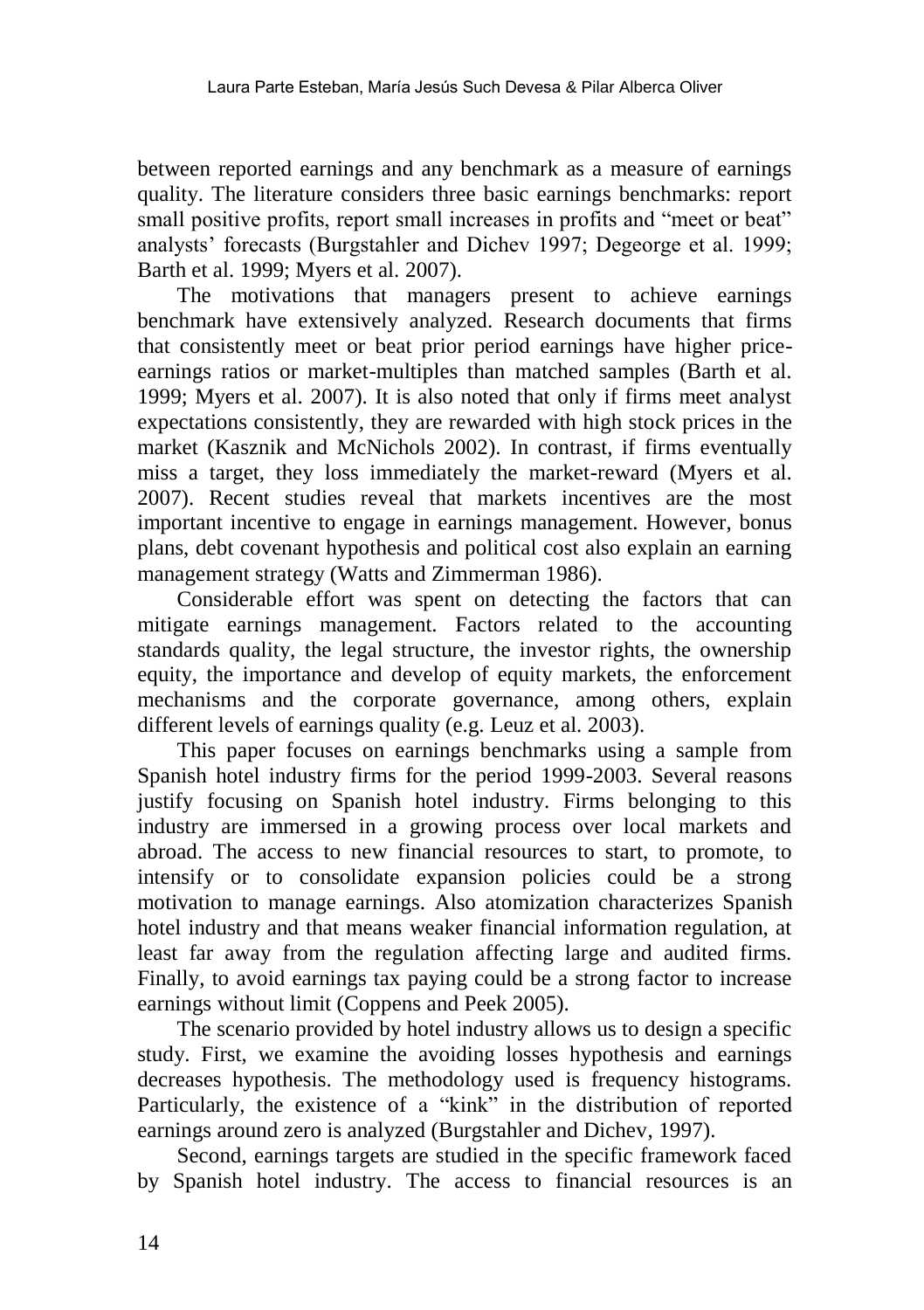important restriction in their expansion abroad. In this context, we use leverage as a proxy to debt covenants and we explore if higher leverage firms incur more in earnings management than lower leverage firms.

Third, Spanish hotel firms present a particular ownership structure. As well as most of the firms are characterized by a small size, family structure is the most predominant form to manage the firm. Our next objective is to analyze the association between reaching earnings benchmarks and the family"s governance.

There are two competing theories about the incentives that managerial ownership provides for accounting choices: an entrenchment effect and an incentive alignment effect. These two effects predict different directions for the association between ownership concentration and earnings quality. Entrenchment effect theory suggests that controlling shareholders extrapolate private benefits at the expense of minority shareholders. In contrast, alignment effect theory suggests that controlling shareholders" benefits are closely tied to firm value. The evidence on which effect dominates is mixed.

Finally, we examine the association between earnings targets and audited-firms versus non-audited firms. Extent research examines the auditor function to mitigate earnings management. One of the most commonly studied features of auditors are audit firm size. Generally, studies support that firms audited by large auditor firms are associated to less earnings than firms with non-Big4 auditors (DeAngelo 1981a; Krishnan 2003). In this context, the presence of Big 4 auditors is taken into account.

The results show a statistically small number of firms with small losses and a statistically large number of firms with small profits. The evidence is more accentuated by higher leverage firms. Finally, for nonaudited-firms earnings benchmarks are more pronounced than for auditedfirms. Generally, the results suggest that Spanish hotel industry is concern about the earning figure in the financial reporting.

In this paper we contribute to this literature in two main ways. A further contribution of the study is to provide initial evidence on whether the phenomenon of avoiding losses and earnings decreases is important in a fundamental sector of the Spanish economic activity (more than 12% of Gross Domestic Product, 12% of employment and covers around 60% of Spanish commercial deficit during 2009). Most previous studies proceed from listed companies. Second, this paper provides evidence about the relationship between earnings benchmarks and debt covenant hypothesis. Also ownership structure and the presence of auditors are analyzed. In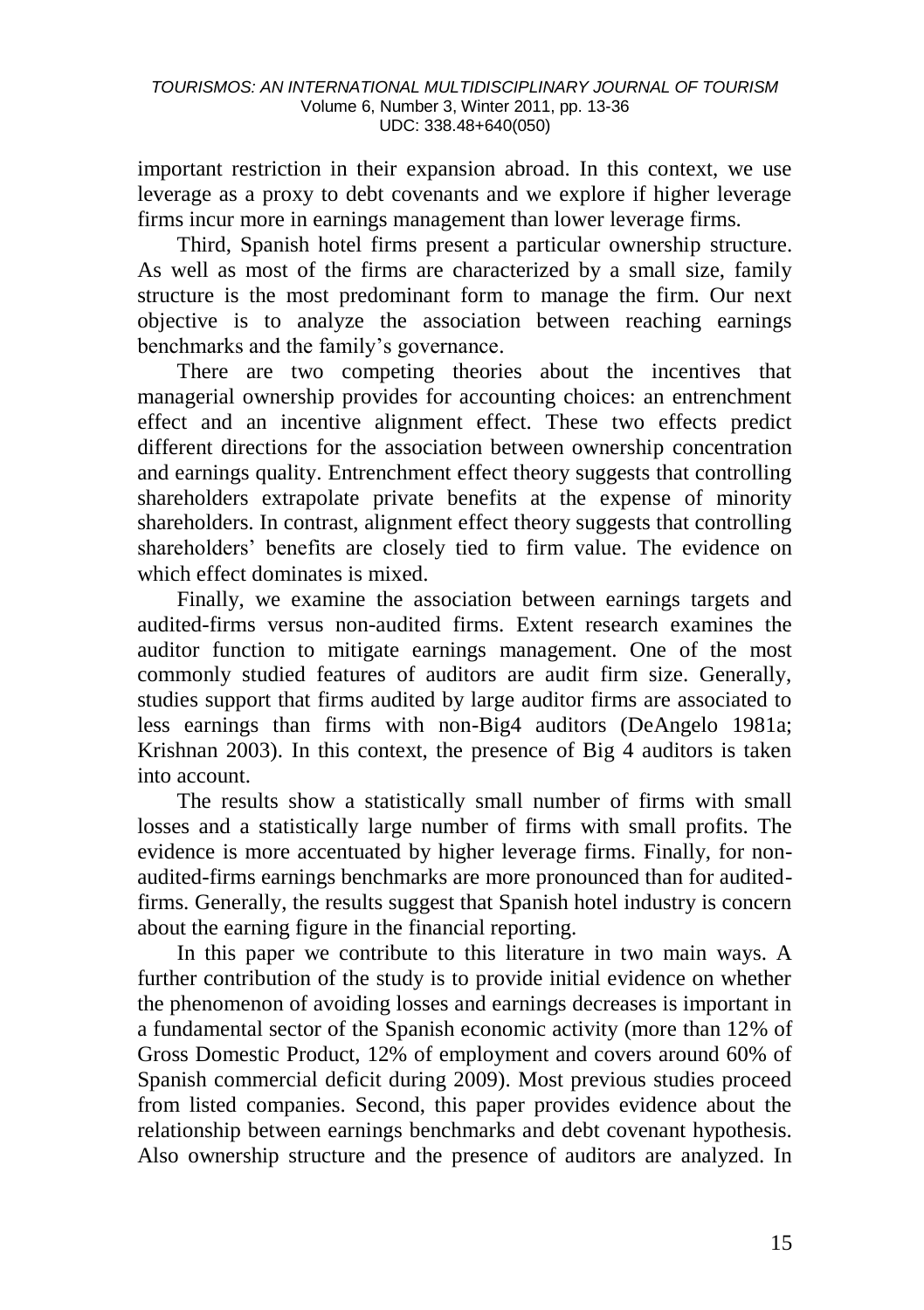sum, this paper provides an initial approximation to earnings benchmarks in the Spanish tourist sector.

The remainder of this paper is organized as follows. Section 2 discusses prior literature. Section 3 describes the design of our empirical research and sample selection. Section 4 discusses the descriptive statistics and the findings of our empirical tests, and Section 5 concludes.

# **LITERATURE REVIEW**

### **Background**

The earning quality around the world is still an open question. Market's regulators (such as Securities Exchange Commission) have expressed their concern about the reporting of financial information by firms due to their implication for global markets. Earnings are widely used as a key performance indicator of business success and stakeholders use earning figure to multiple purposes.

This paper covers earnings benchmark as a measure of earnings quality in Spanish hotel industry. Frequency histogram is the most common methodology to identify weather managers trying to achieve earnings targets. Burgstahler and Dichev (1997) document a "kink" in the distribution of reported earnings around zero. They find a statistically small number of firms with small losses and a statistically large number of firms with small profits. Burgstahler and Dichev (1997) interpret this evidence as firms with unmanaged earnings just less than the heuristic target of zero intentionally manage earnings just enough to report a small profit.

In the same way, small earnings increases (or avoiding small decreases in earnings) are considered as a proxy for earnings management. The hypothesis is based on the finding of a statistically unusual low number of firms with small decreases in earnings in relation to small increases in earnings. Similar predictions are considered for meeting or beating the analysts´ forecast.

Findings of Burgstahler and Dichev (1997) have been documented using large samples of firms and selected under different restrictions. For example, in US context, Ayers et al. (2006) get some evidence consistent with an association between earnings management through the use of accruals and these targets. Kerstein and Rai (2007) and Jacob and Jorgensen (2007) find that the kink in earnings around zero is strongest in the fourth quarter. Donelson et al. (2009) provide direct evidence of an association between earnings management and discontinuities in the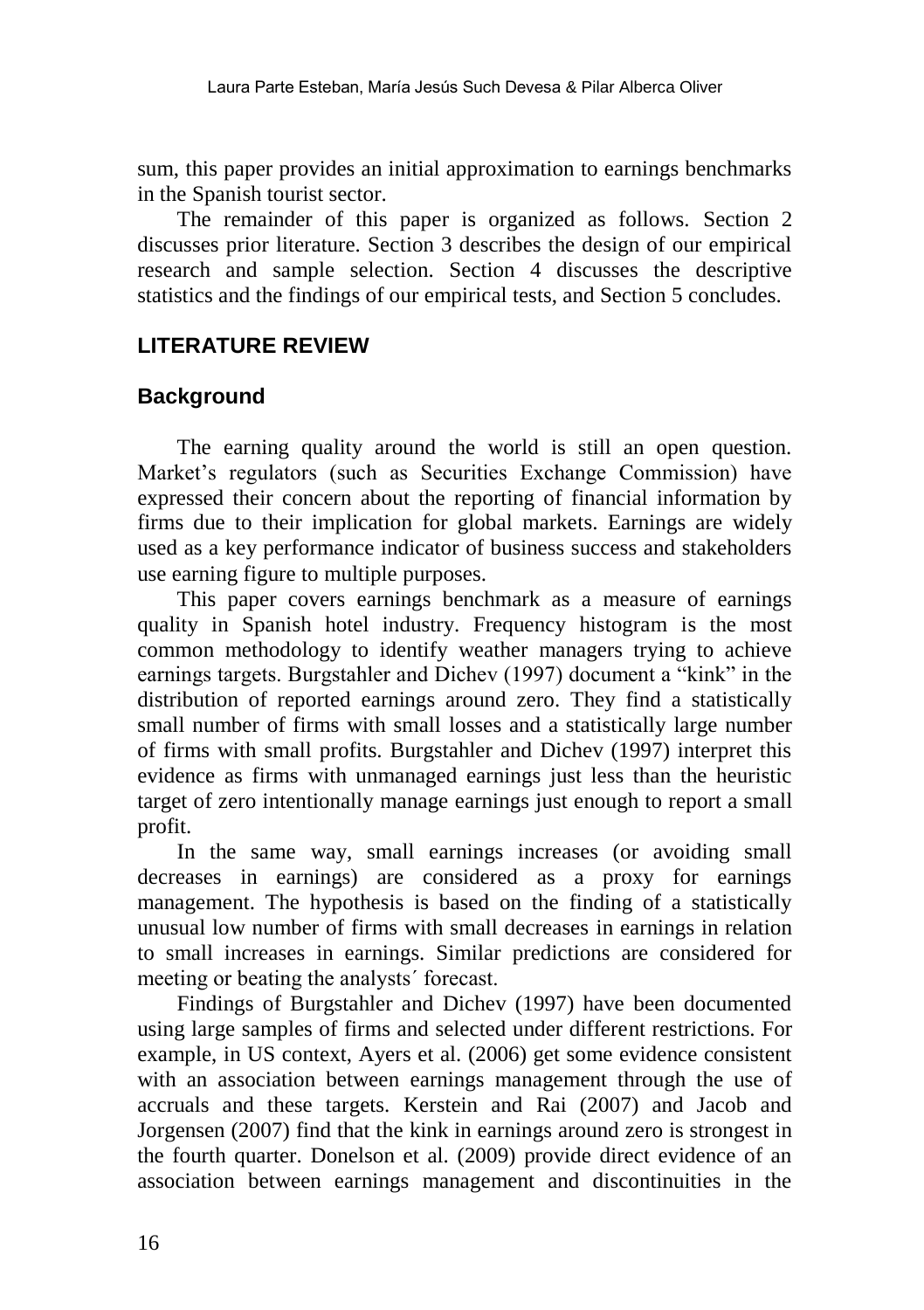distribution of analyst forecast errors, earnings changes, and earnings levels.

Not only earnings benchmarks have been documented in local samples, but also in samples covering several countries. For example, Burgstahler et al. (2006) using a sample of private and public firms from 13 European Union countries, find that private companies manage earnings more which is consistent with less pressure for earnings quality. Coppens and Peek (2005) using a sample of private firms in eight European countries, find that in absence of capital market pressures, firms still have incentives to manage earnings. They argue that private firms avoid reporting small losses and tax incentives are a strong factor to engage in earnings management.

Prior literature suggests that meeting or beating targets has positive market consequences. Barth et al. (1999) and Myers et al. (2007) notice that firms that consistently report earnings increases relative to the prior year or relative to the same quarter of the prior year receive a price premium. The positive market consequences have risen as one of the most important incentive by managers to incur in earnings management.

The positive accounting theory literature examines management motives for making accounting choices (see Watts and Zimmerman 1986). Incentives such as compensation contracts, debt contracts, and political costs explain firms´ accounting choices when there are agency costs and information asymmetry.

Debt covenant hypothesis suggests that firm closer to violating debt covenants will make income-increasing accounting choices to avoid covenant violations. In this context, Sweeney (1994) provides evidence that firms make income-increasing accounting choices as they move closer to violating debt covenants. DeFond and Jiambalvo (1994) find that working capital accruals are higher in the year prior to the year that a firm reports a covenant violation in its annual report. In contrast, DeAngelo et al. (1994) find relatively little difference between accruals for firms with and without binding covenants. Jiang (2008) finds that firms beating earnings benchmarks have (a) better one-year ahead credit ratings; and (b) a smaller initial bond yield spread. However, he does not find that meeting or beatings reduced cost of debt to matched sample that nonmanaging earnings.

Also the association between firm size and accounting choice motivated by political visibility hypothesis has been extensively examined. Watts and Zimmerman (1986) argue that large firms will make income-decreasing accounting method choices in response to greater political/regulatory scrutiny. Mixed evidence has been found in relation to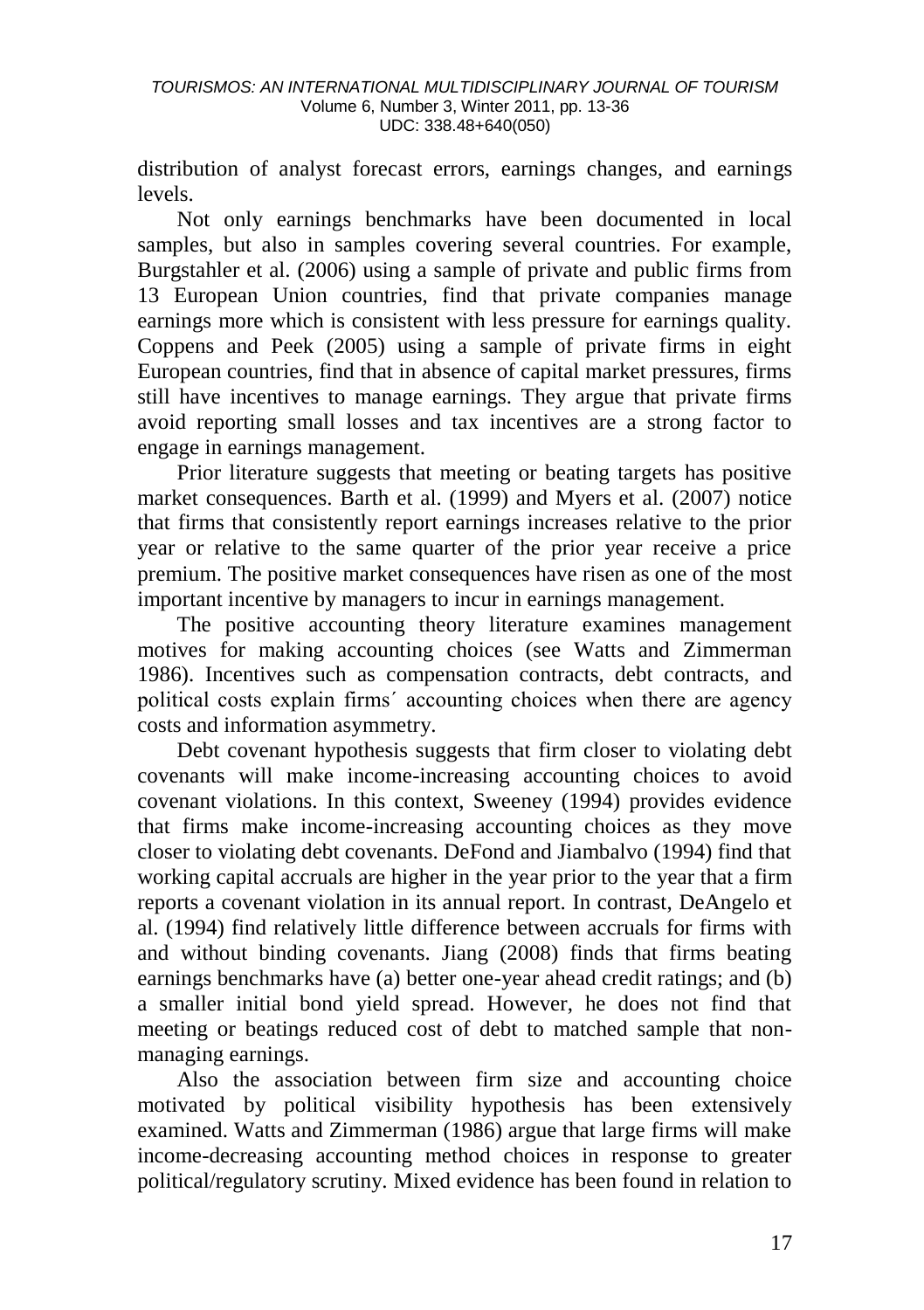firm"s size. For example, Moses (1987) finds that firm size and market share (marginally) are associated with accounting method changes specifically to smooth (as opposed to decrease) earnings.

The managers´ motivation in Spanish hotel industry to engage in earnings management cannot be driven by market factor as only two firms are listed. The positive accounting theory can explain accounting choices to alter the financial information. Particularly, the internationalization process in which Spanish hotel industry is involved in and the problems to access to the equity market to finance it induces firms to face the bankdebt as the most common formula and may explain some earnings management conducts.

### **THE RELATION BETWEEN EARNINGS MANAGEMENT AND OWNERSHIP STRUCTURE AND AUDITORS**

Spanish tourism sector is characterised by small firms and most of them are governed by families. This specific formula to manage firms has been analyzed by prior studies. There are two opposite theories about the incentives that managerial ownership provides for accounting choices: an entrenchment effect and an incentive alignment effect. The former defend that controlling shareholders extrapolate private benefits at the expense of minority shareholders. In contrast, alignment effect theory suggests that controlling shareholders" benefits are closely tied to firm value. The evidence on which effect dominates is mixed.

In this context, Ali et al. (2007) argue that family firms (compared to non-families firms) face less severe agency problems due to the separation of ownership and management, but more severe agency problems that arise between controlling and non-controlling shareholders. Their finding are consistent with the notion that family firms face less severe Type I agency problems and more severe Type II agency problem, but overall they face less severe agency problems than non-family firms. Less severe agency problems lead to less manipulation of earnings for opportunistic reasons and thereby higher earnings quality<sup>i</sup>.

In sum, in terms of ownership structure and auditors, we are facing firms basically controlled by families' founders that are involved in more severe Type II agency problems and most of them are non-audited firms.

Finally, audit quality is an important dimension of financial reporting quality. Prior literature finds that auditor"s incentives to report or correct errors depend on factors such as litigation risk, reputation costs, and auditor independence. For example, large auditors are perceived as being more independent (DeAngelo 1981a, 1981b), more experienced, higher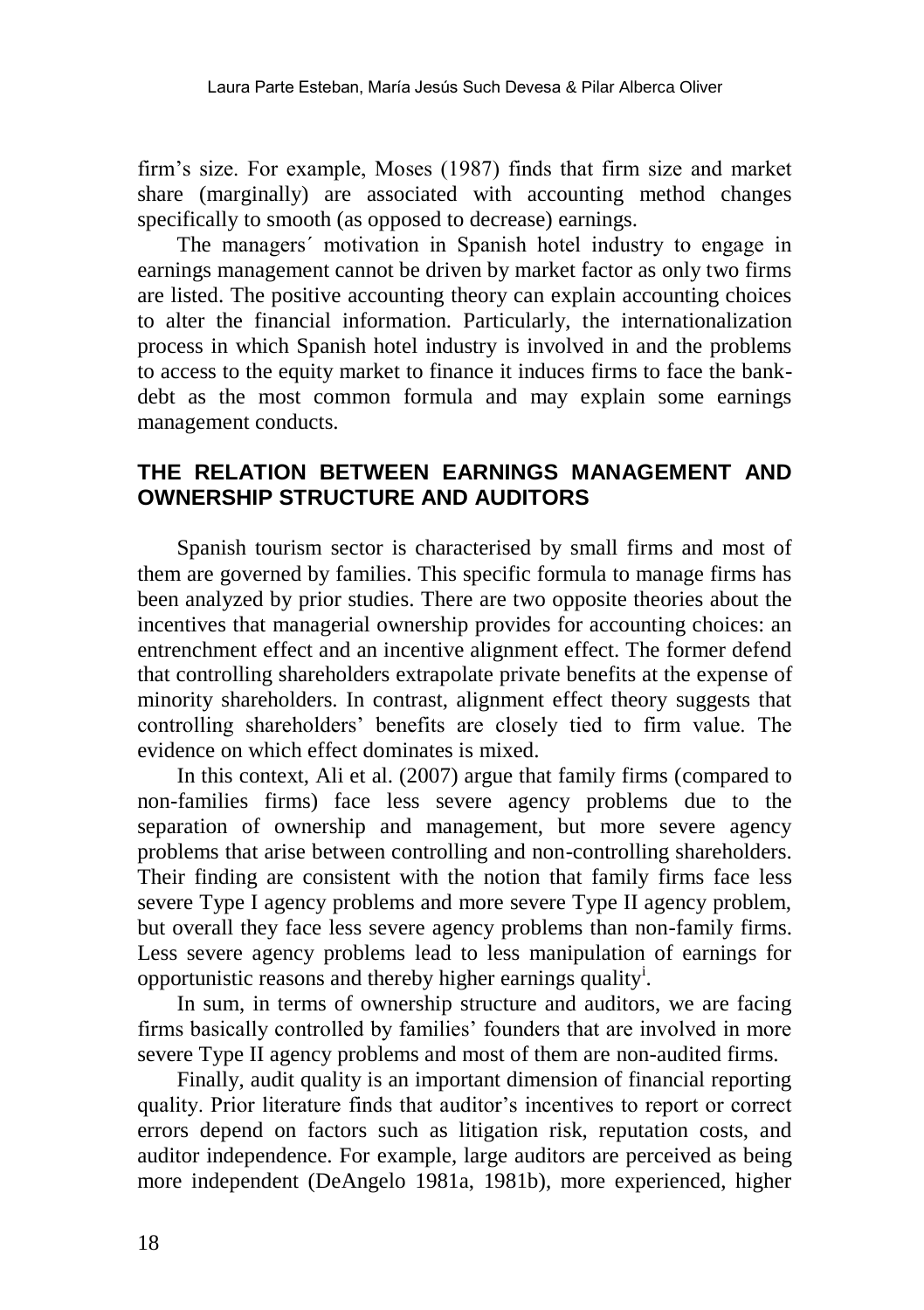industry expertise (Krishnan 2003). It is also documented that Big 4 auditors are more conservative because they have to protect their brand name (DeAngelo 1981a, 1981b; Krishnan 2003).

Spanish hotel industry is characterized by non-audited firms due to the small firms-dimension. The control of the financial information for non-audited is not so strict in relation to other firms. This makes easier to alter the financial information.

### **DESING OF THE EMPIRICAL RESEARCH**

This paper focuses on earnings benchmarks in Spanish hotel industry. We use SABI database (Iberian Balance Sheet Analysis System database) to collect financial information about Spanish hotel industry. We obtain 9,950 observations from 1999 to 2003.

First, we investigate the hypothesis of avoiding losses and earnings decreases. To do that, we focus on net income and changes in net income. The methodology used as a proxy to earnings benchmarks is frequency histograms. Burgstahler & Dichev (1997) find a discontinuity around the zero point in the distribution of earnings (levels and changes). They observe a statistically small number of firms with small losses and a statistically large number of firms with small profits. This evidence was interpreted as management strategy to meet earnings benchmarks. Under non-earnings management hypothesis, a smooth distribution of earnings around the zero point is expected.

We expect that the discontinuity at zero is more pronounced when the incentives to incur in earnings management increases. To build frequency histograms, we use the formula of Degeorge et al. (1999) to compute the frequency of observations in each partition of the histogram:  $2(q3-q)/N$ - $1/3$ , where q3 is the third quartile, q1 is the first quartile and N is the sample number. This formula is one of the most used in the empirical research on earnings benchmarks. The deflators of earnings are assets at the beginning of the year.

Second, as focusing on a particular industry with specific characteristics, we choose a possible key incentive to engage in earnings management. The access to debt-bank in the expansion process taken by Spanish hotel industry is an important issue. Then, we analyze the incidence of leverage as proxy to debt covenants in our two earnings benchmarks. To conduct our analysis, we split the sample according to the level of leverage and we examine the discontinuity in frequency histograms at zero point. We predict that high leverage firms could have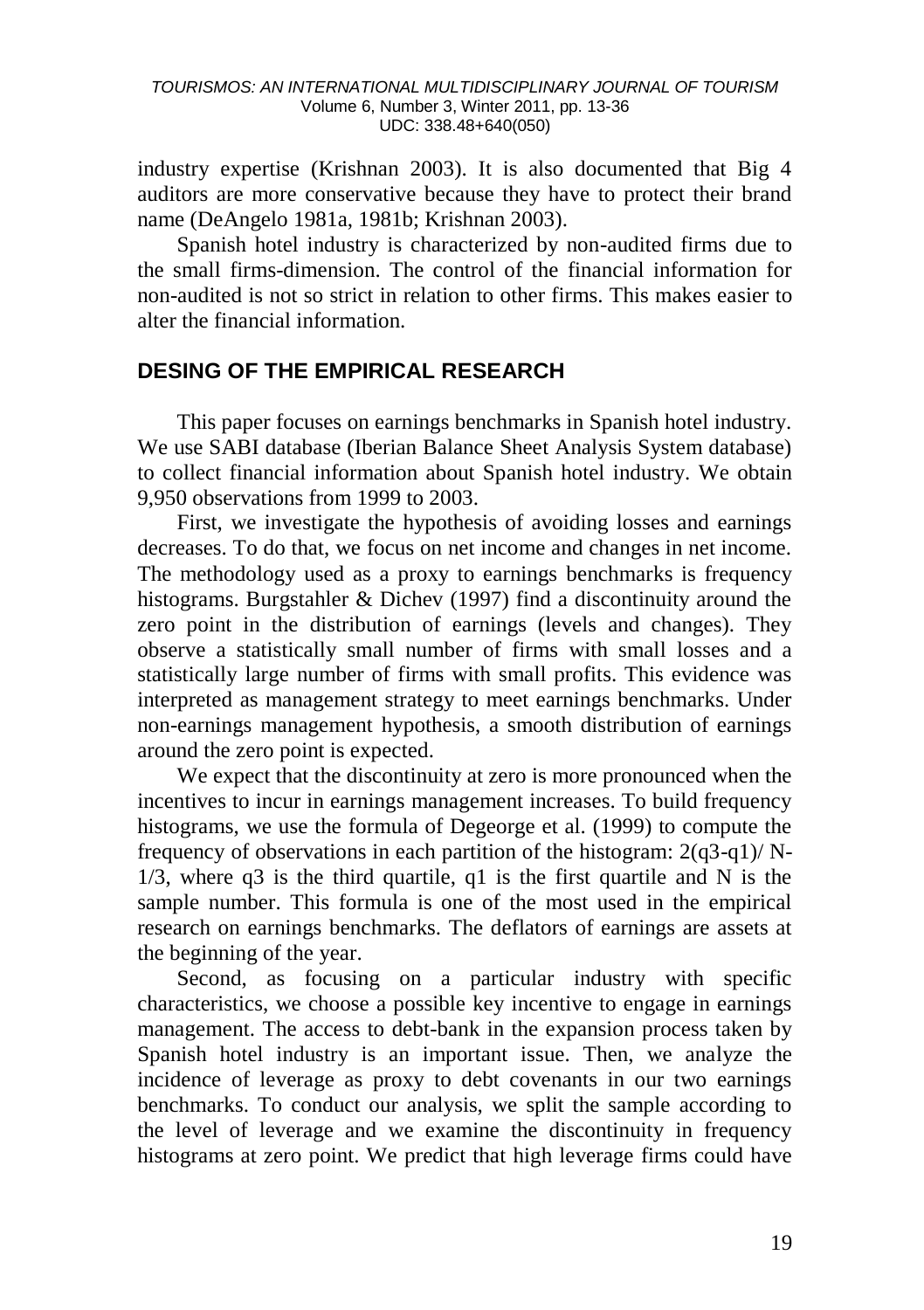strong incentive to engage in earnings targets against the low leverage firms.

Third, we examine the ownership structure of Spanish hotel industry in reaching the earnings benchmarks. It could be noted that Spanish tourism sector is characterised by small firms and most of them are governed by families. The database provides information related to four types of owners: family, financial company, industrial company or a combination of them. We split the sample in two segments: family ownership and mixed ownership. As prior evidence present mixed evidence about the relation between family structure and earnings management, we do not predict any direction related managerial ownership.

Finally, it is assumed that firms that report audited financial statement, voluntary o mandatory, and high quality auditors (i.e., Big 4 auditors) will influence on earnings quality by constraining earnings management and persuading clients to report economic losses in a timely fashion. This paper introduces the presence of auditors as a control of earnings management. Specifically, we split the sample according to audited-firms and non-audited firms. We expect that audited-firms present less earnings management than non-audited firms. Also, we divide the sample by Big-4 auditors and non-Big4 auditors. We predict that Big 4 auditor<sup>ii</sup> contribute to mitigate earnings management.

Several critics are spilt around the identification to earnings management using frequency histograms. Dechow et al. (2003) find no relation between critical intervals and the use of discretionary accruals to achieve the benchmarks. Durtschi and Easton (2005 & 2009) suggest that the kink is due to statistical and sample bias. Holland (2004) considers necessary the use of different interval widths to make sure about the discontinuity. We considered this concern and we used different deflators and different interval widths as a control to frequency histograms.

### **FINDINGS**

Table 1 shows the descriptive statistical. In Panel A, we can see that the mean of net income deflated by asset at the beginning of the year is 0.053, the mean of changes in net income deflated by asset at the beginning of the year is -0.009 and the mean of leverage is 0.5371. Panel B shows that 18.37% of the companies (1,462) present losses in net income against 81.63% of the companies (6,498) that present profits in net income. We can observe that 51.9% (4,133) report decreases in earnings as opposed to the 48.08% (3,827) that report increases in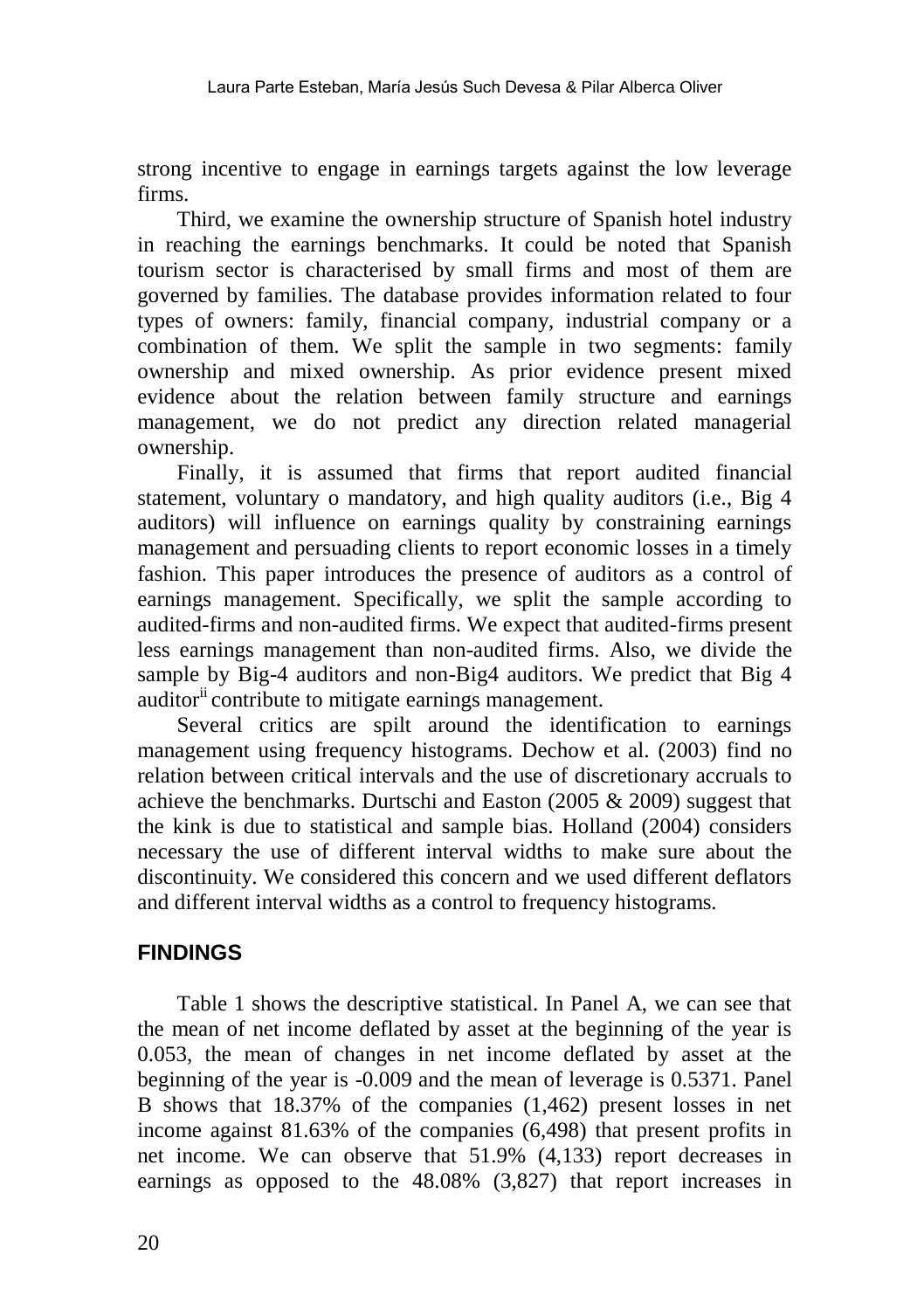earnings. The descriptive statistical analysis reveals that reporting earnings increases is not as relevant as reporting profits.

Panel C reports the ownership structure of the Spanish hotels firms. It is noted that the introduction of this variable in our study entails an important reduction of the observations due to the database did not provide all the information. We can see that family ownership (36.44%) is dominant in Spanish hotel firms, followed by mixed shareholding structure (family, industrial or financial firms). Comparing profitable firms with non-profitable firms, it can be observed that family ownership involved in firm control is the usual way to manage Spanish hotel firms (31.01%) or they can be managed by a combination of family, industrial or financial firms (26.01%). We use this segmentation to test the incidence of ownership structure on the earnings benchmarks.

The information related to audit (Aud) shows that 2,260 firms (28.39%) are audited-firms as opposite to 5,700 firms (71.61%) that are non-audited-firms (Panel C, last column). The presence of Big4 auditors are only 9.45% (Panel C, last column). It is noted that profitable firms are more audited than non-profitable firms.

Table 2 shows the earnings distribution of net income building under different assumptions. In Panel A, net income is deflated by assets at the beginning of the year and the interval widths are calculated by Degeorge et al. (1999). Both frequency histograms present a kink at zero point being more pronounced in net income levels than in earnings changes. The significance of this irregularity is confirmed by a statistical test ( $p < 0$ ).

Panels B and C (Table 2) show some controls over histograms frequency. In Panel B, we follow the indication of Burgstahler and Dichev (1997) and Holland (2004) in order to determinate the interval widths. The interval widths are 0.01 for net income and 0.005 for changes in net income. The earnings" deflator is assets at the beginning of the year. In Panel C we do not use any deflator as previous paper showed that can generate a bias in earnings distributions. The interval widths are determinate using Degeorge et al"s formula.

All figures present a kink at zero point being more pronounced in net income levels than in earnings changes. The significance of this irregularity is confirmed by a statistical test ( $p < 0$ ). The evidence indicates that avoiding loss hypothesis is more relevant to Spanish hotel industry than avoiding decrease in earnings. It is also noted that the interval widths and the deflator used generate differences in earnings distribution.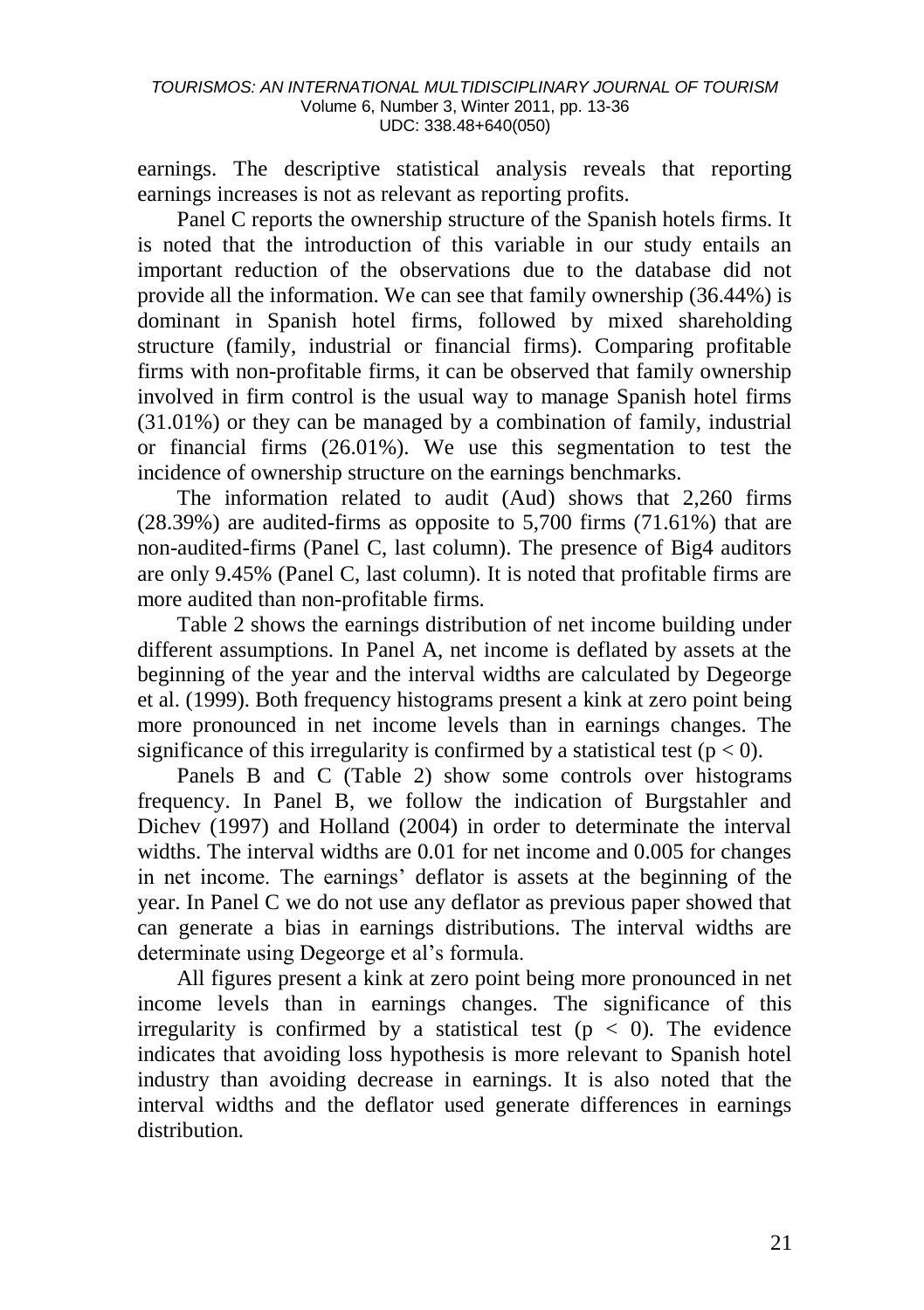### **Table 1** Statistical descriptive

### Panel A: Basic statistical descriptive

|     | mean      |           | median std. dev. | αl     | a3        |
|-----|-----------|-----------|------------------|--------|-----------|
| NI  | 0.0530    | 0.0360    | 0.1362           | 0.0063 | 0.0887    |
| ΔNI | $-0.0009$ | $-0.0014$ | 0.1340           | 0.0204 | $-0.0260$ |
| Lev | 0.5371    | 0.5530    | 0.2738           | 0.3056 | 0.7641    |

Panel B: Losses and Decreases in net income (NI)

|      | NI < 0             | NI > 0             |              |  |
|------|--------------------|--------------------|--------------|--|
|      | $\frac{6}{9}$<br>n | $\frac{0}{\alpha}$ | <b>Total</b> |  |
| NI   | 1.462 0.1837       | 6.498 0.8163       | 7.960        |  |
| A NI | 4.133 0.5192       | 3.827 0.4808       | 7.960        |  |

Panel C: Ownership structure and audit

|             | NI < 0                       | NI > 0                       | <b>Total</b>        |
|-------------|------------------------------|------------------------------|---------------------|
|             | $\frac{6}{9}$<br>$\mathbf n$ | $\frac{6}{9}$<br>$\mathbf n$ | $\%$<br>$\mathbf n$ |
| Financial   | 76 0.0150                    | 264 0.0521                   | 0.0670<br>340       |
| Industrial  | 263 0.0519                   | 0.1871<br>949                | 1,212<br>0.2390     |
| Familiar    | 275 0.0542                   | 1.573 0.3101                 | 0.3644<br>1.848     |
| Mixed       | 353 0.0696                   | 1,319 0.2601                 | 0.3297<br>1,672     |
|             | 967 0.1907                   | 4,105 0.8093                 | 100%<br>5,072       |
|             |                              |                              |                     |
| Audited     | 0.0577<br>459                | 1.801<br>0.2263              | 2.260 0.2839        |
| Non-audited | 1,003 0.1260                 | 4,697<br>0.5901              | 5,700 0.7161        |
|             | 1,462 0.1837                 | 6.498<br>0.8163              | 100%<br>7.960       |
|             |                              |                              |                     |
| Big4        | 207 0.0260                   | 545 0.0685                   | 752 0.0945          |
| Non-Big4    | 252 0.0317                   | 1,256 0.1578                 | 0.1894<br>1.508     |
|             | 459 0.0577                   | 1,801 0.2263                 | 2,260<br>0.2839     |

*Note: NI is net income deflated by asset at the beginning of the year (NI/ATt-1); ΔNI is the change in net income deflated by asset at the beginning (ΔNI/ATt-1); Leverage (Lev) is calculated as Total Debt / Assets*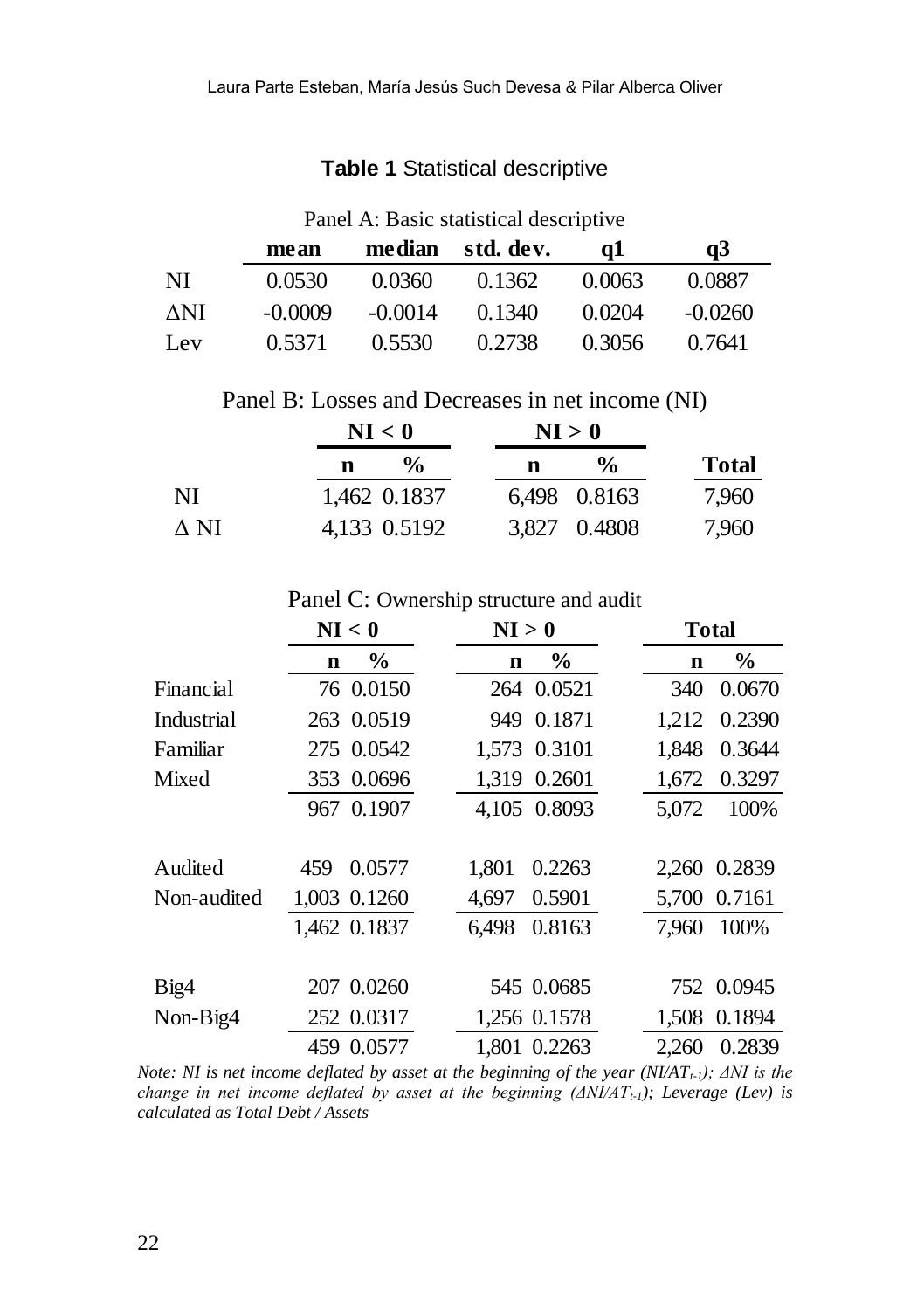# **Table 2** Frequency histograms (net income)

Panel A: Net income distribution. Interval widths using Degeorge et al.´s (1999) formula



Panel B: Net income distribution. Interval widths 0.01 for net income and 0.005 for changes in net income<br> $N1/AT_{t-1}$ 



 $\Delta$ NI/AT $_{t-1}$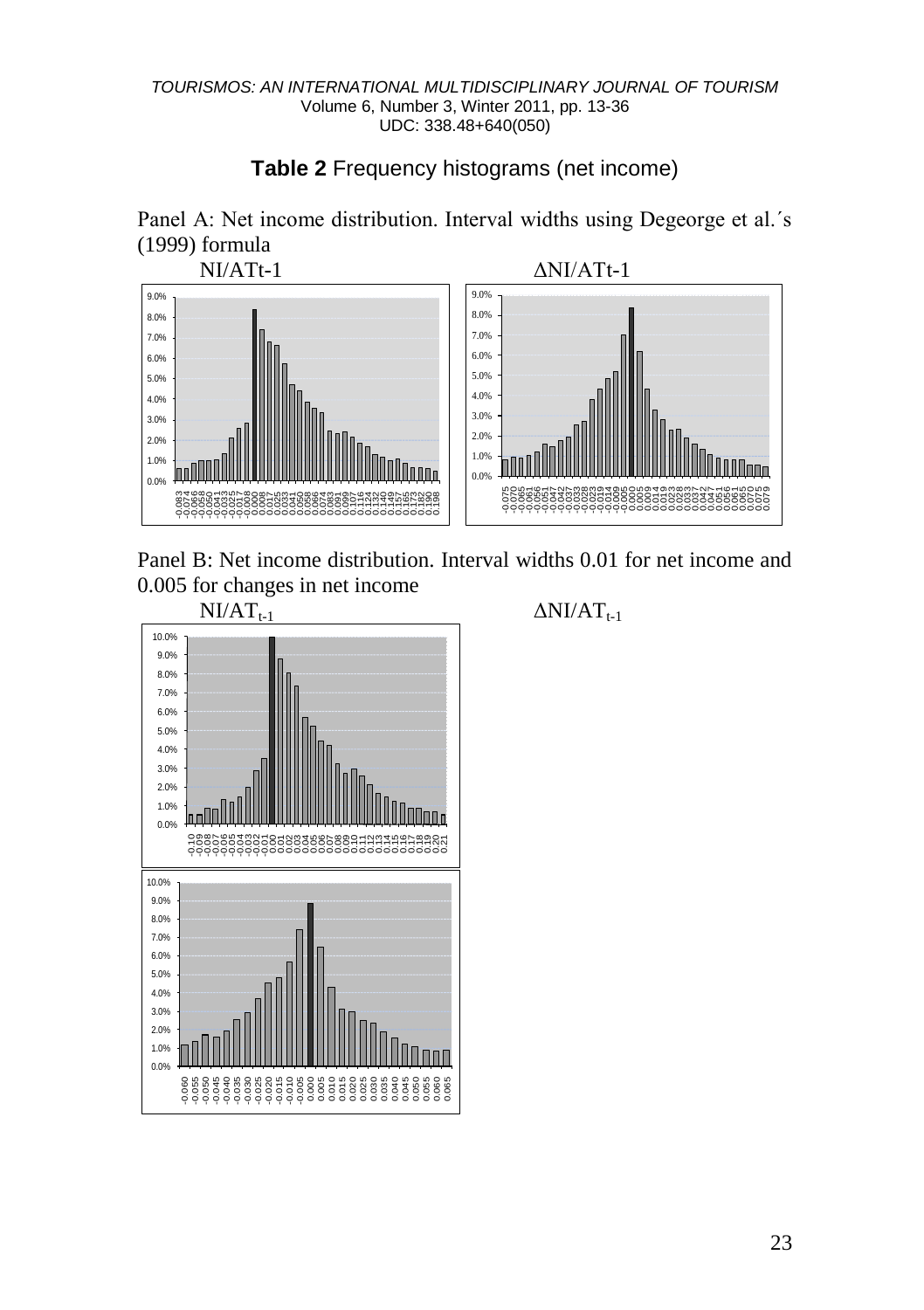



NI (Undeflated) ΔNI (Undeflated)

The histograms were generated from a data pool of 9,950 observations. The interval widths, following the Degeorge et al.´s (1999) formula, are 0.0083 for NI and 0.0047 for ΔNI (figures reported on Panel A); 0.01 for NI and 0.005 for ΔNI (figures reported on Panel B) and 24.94 for NI and 10.81 for ΔNI (figures reported on Panel C). We report two standardized differences: the first number corresponds to Burgstahler and Dichev´s (1997) formula and the second one correspond to Beaver et al.´s (2007) formula. The standardized differences in the interval immediately to right to zero are 9.23 and 8.41 for NI and 4.88 and 4.39 for ΔNI for figures reported on Panel A; 9.96 and 9.00 for NI and 5.00 and 4.51for ΔNI for figures reported on Panel B.

Table 3 presents earnings distribution of net income constrained by level of leverage. The quartile measure is used to split the sample in low and high leverage. Panel A reveals that the discontinuity at zero point is more accused in firms with higher leverage. Particularly, the kink is only statistical significant ( $p < 0.01$ ) for firms with higher leverage. The difference between both regions tested by Chi-square is statistically significant ( $p < 0.01$ ).

Panel B shows similar results for changes in earnings distributions. The discontinuity at zero point disappears for lower leverage firms and the discontinuity at zero point is statistical significant ( $p < 0.01$ ) for firms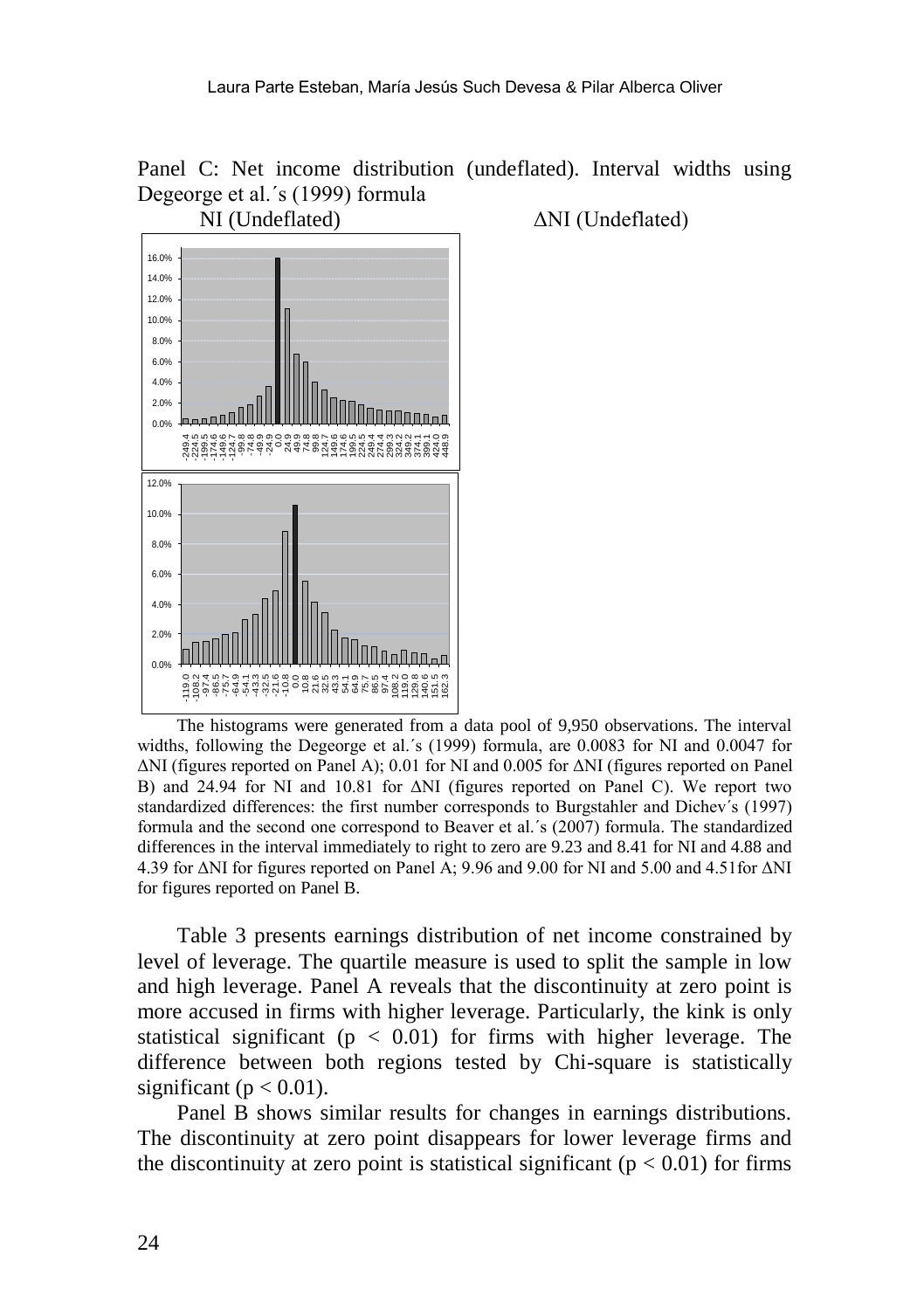with higher leverage. The difference in two regions tested by Chi-square is statistically significant ( $p < 0.01$ ).

The evidence suggests that higher leverage firms achieve earnings benchmarks more frequently than lower leverage firms. Particularly, firms with higher leverage prefer to report small profits and increases in earnings against the opposite situation (small losses and small decreases in earnings). In the annex (Table 6) similar evidence is shown using interval widths of 0.01 for net income levels and 0.005 for changes in net income.

### **Table 3** Frequency histograms (net income) constrained by leverage

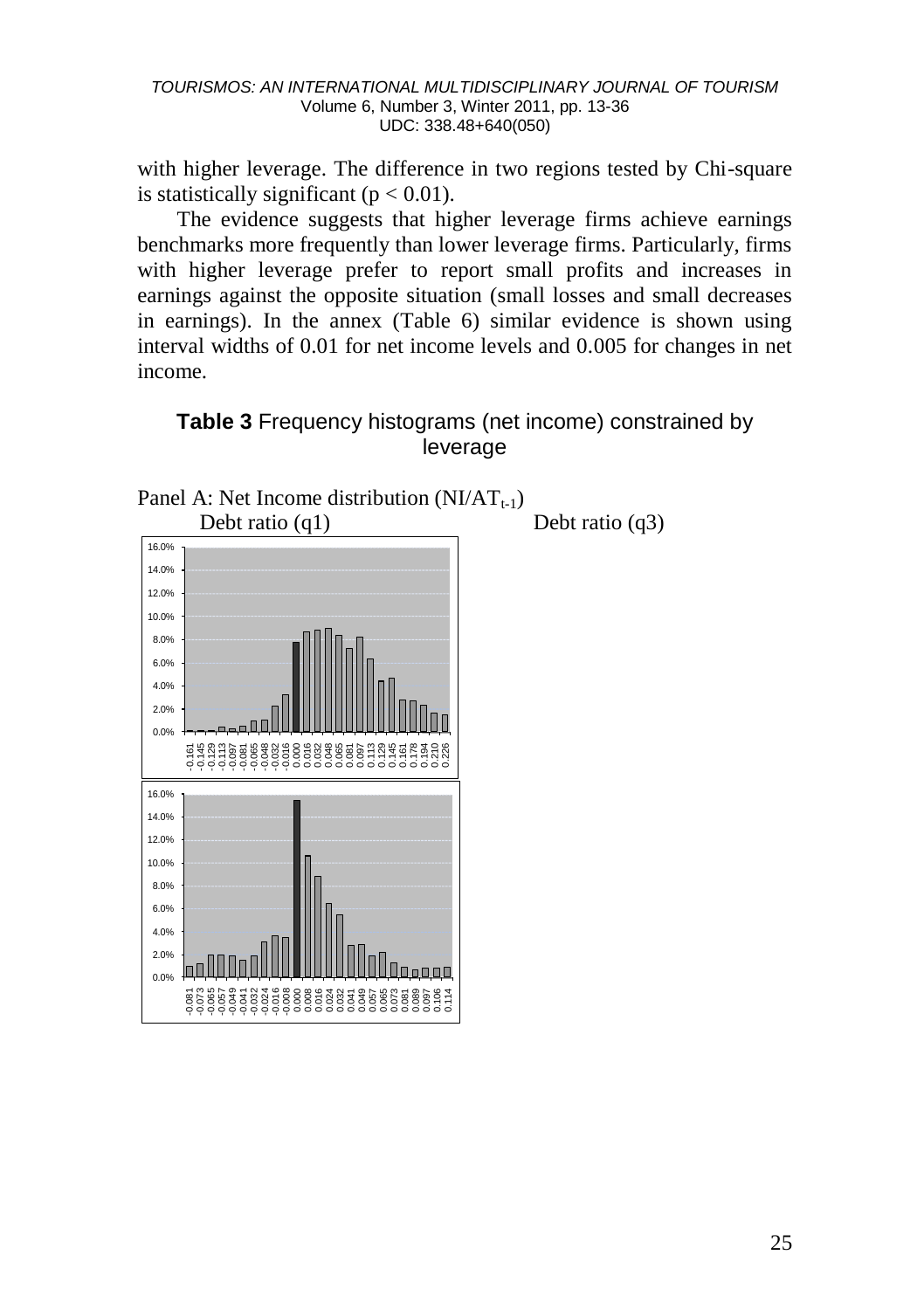

Panel B: Changes in Net Income distribution  $(\Delta NI/AT_{t-1})$ Debt ratio (q1) Debt ratio (q3)

The histograms are generated from 1,990 observations. Panel A shows net income distributions (NI/ATt-1). Panel B represents changes in net income distributions (ΔNI/ATt-1). The frequency histogram on the left represents low leverage firms (Debt ratio < quartile 1) and the frequency histogram on the right represents high leverage firms (Debt ratio > quartile 3).

The interval widths are calculated following the Degeorge et al.´s (1999) formula. In Panel A, the interval widths are 0.016 for NI and 0.008 for ΔNI. In Panel B, the interval widths are 0.008 for both NI and  $\Delta$ NI. In a sensitivity analysis, frequency histograms are built using another two measures (mean and median) to discriminate between high and low leverage firms. Similar results are obtained.

Table 4 reports the incidence of ownership structure in reaching the earnings benchmarks (levels and changes). As we explained, the database used in this study provides limited-information related to the owners of the firms. The introduction of this variable produces a sample-reduction (see Table 1, statistical descriptive).

In Table 4, we can see that the discontinuity of earnings distribution in earnings level as well as in earnings changes is more accentuated in family structure than in others ownership structures. In the annex, Table 7 shows similar results using the alternative interval widths. This evidence must be interpreted with caution due the difficulties found when picking up the data.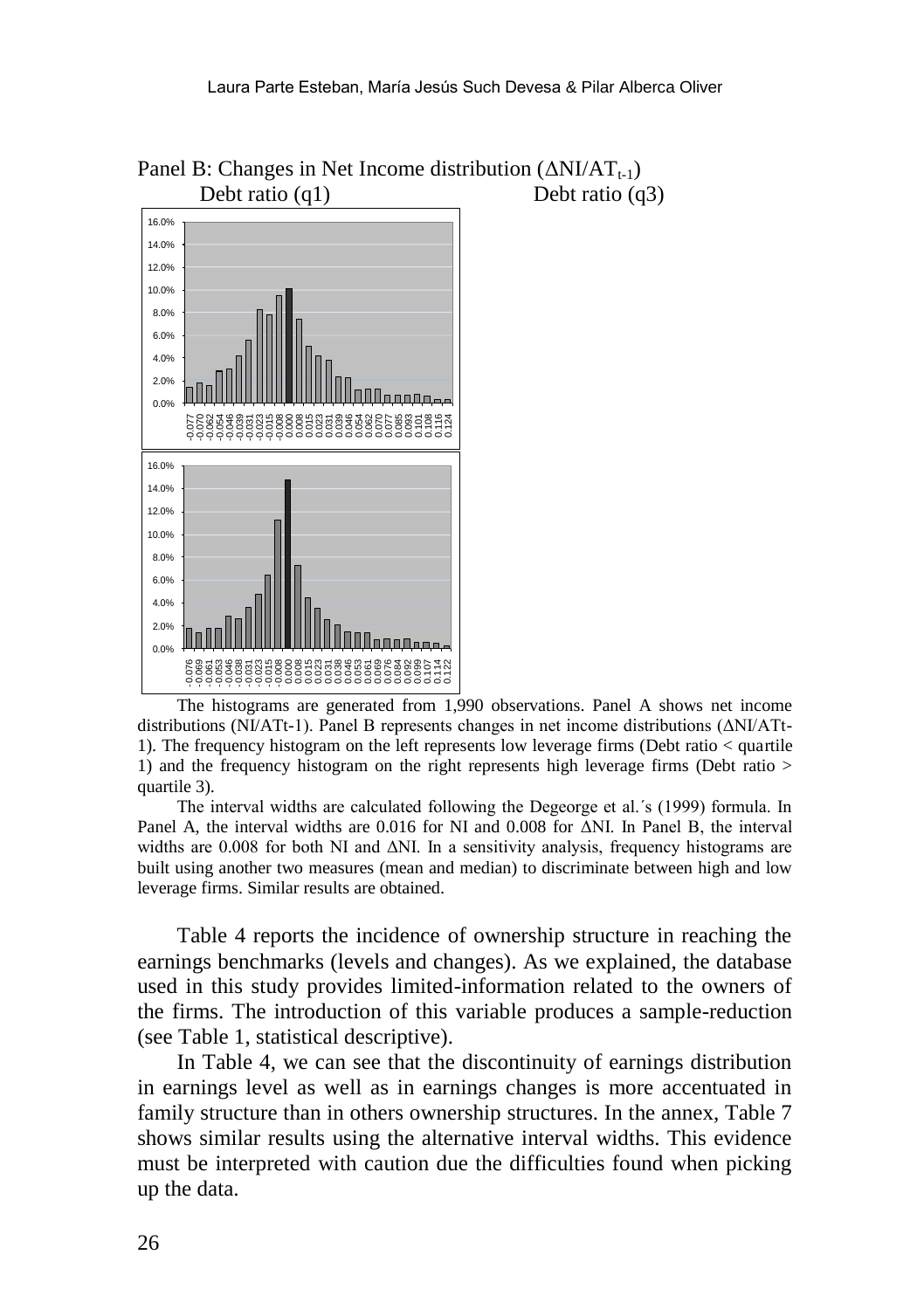Table 5 (Panels A and B) reports the relation between earnings benchmarks and the presence of auditors in the financial statements. It is noted that the discontinuity in net income (levels and changes) for nonaudited firms is bigger than for audited-firms. This evidence can be interpreted such as auditors provide quality to earnings.

Finally, Panels C and D (Table 5) present the relation between earnings benchmarks and the presence of Big 4 auditors. It is noted that Big 4 produce mixed results. As the discontinuity in net income decreases under Big 4 auditors, the evidence using changes in net income is not as evident. Further exam is required. Table 8 (annex) shows similar results using the alternative interval.

**Table 4** Frequency histograms (net income) and ownership structure

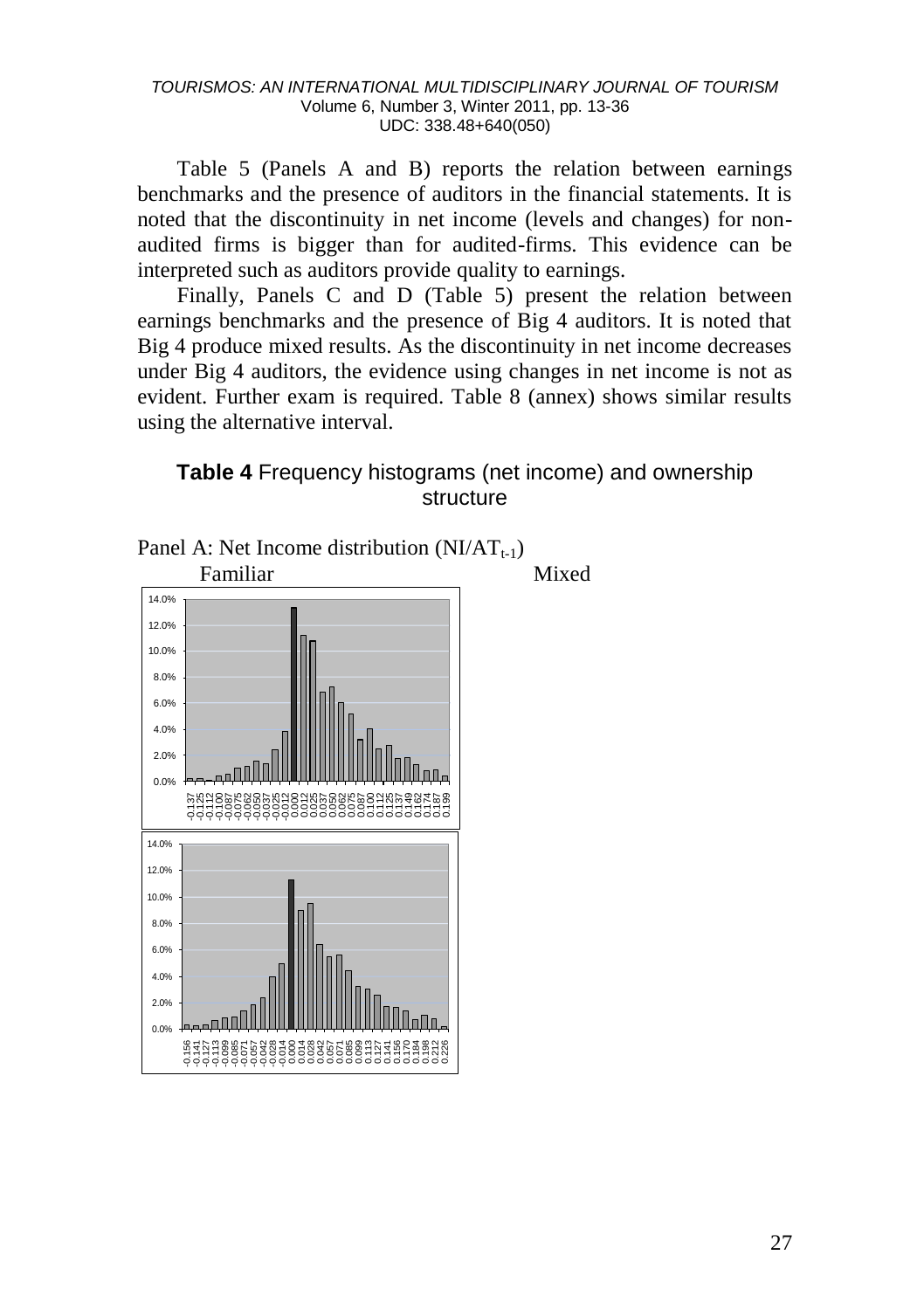

Panel B: Changes in Net Income distribution  $(\Delta N I/AT_{t-1})$ <br>Familiar Mixed Familiar

The histograms are generated from 1,848 observations for family structure and 1,672 observations for mixed structure. Panel A shows net income distributions  $(NI/AT_{t-1})$ . Panel B represents changes in net income distributions  $(\Delta NI/AT_{t-1})$ .

The interval widths are calculated following the Degeorge et al.´s (1999) formula. In Panel A, the interval widths are 0.0125 for family structure and 0.0141 for mixed structure. In Panel B, the interval widths are 0.007 for family structure and 0.008 for mixed structure.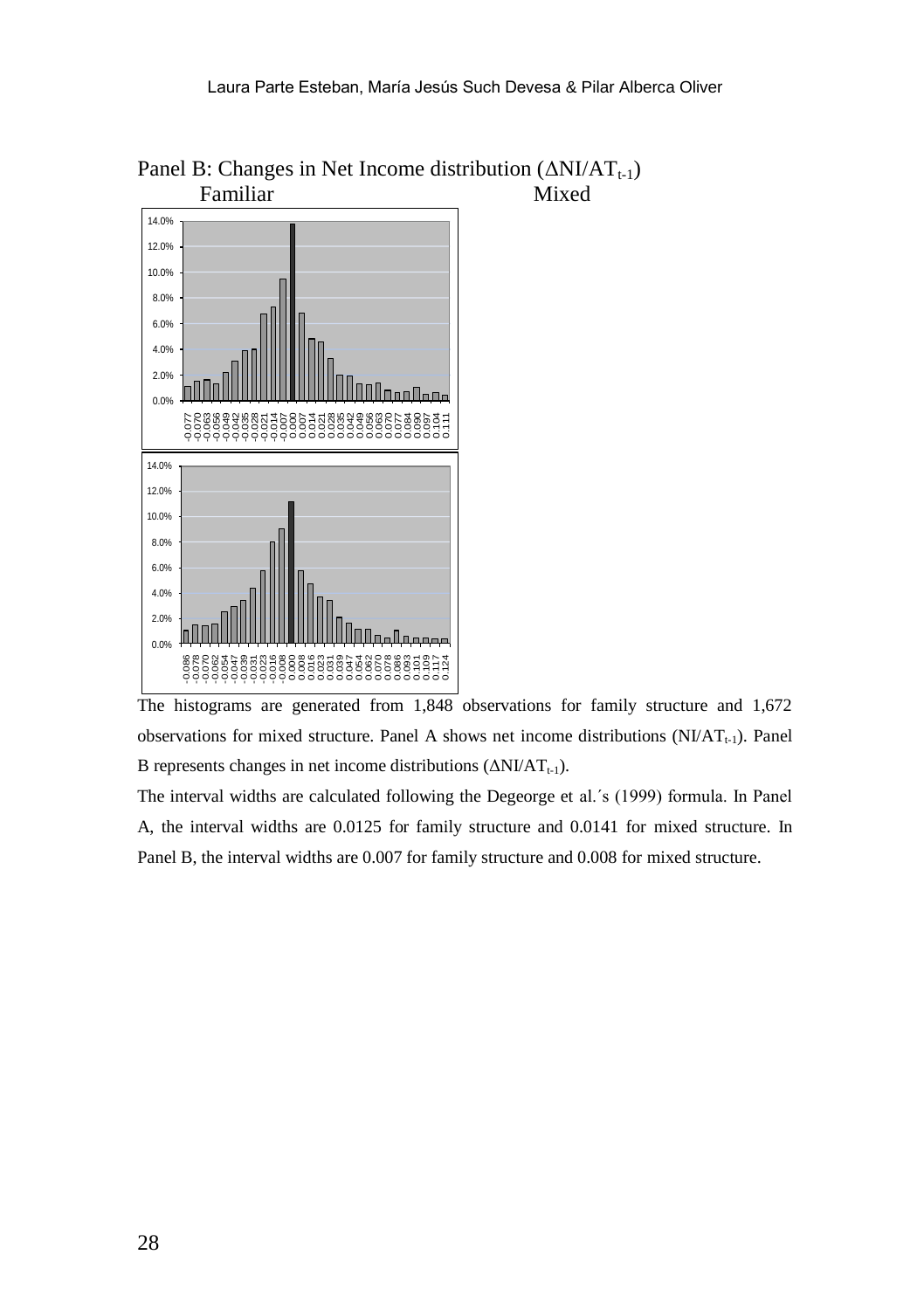**Table 5** Frequency histograms (net income) and the presence of auditors<sup>iii</sup>



Non-audited firms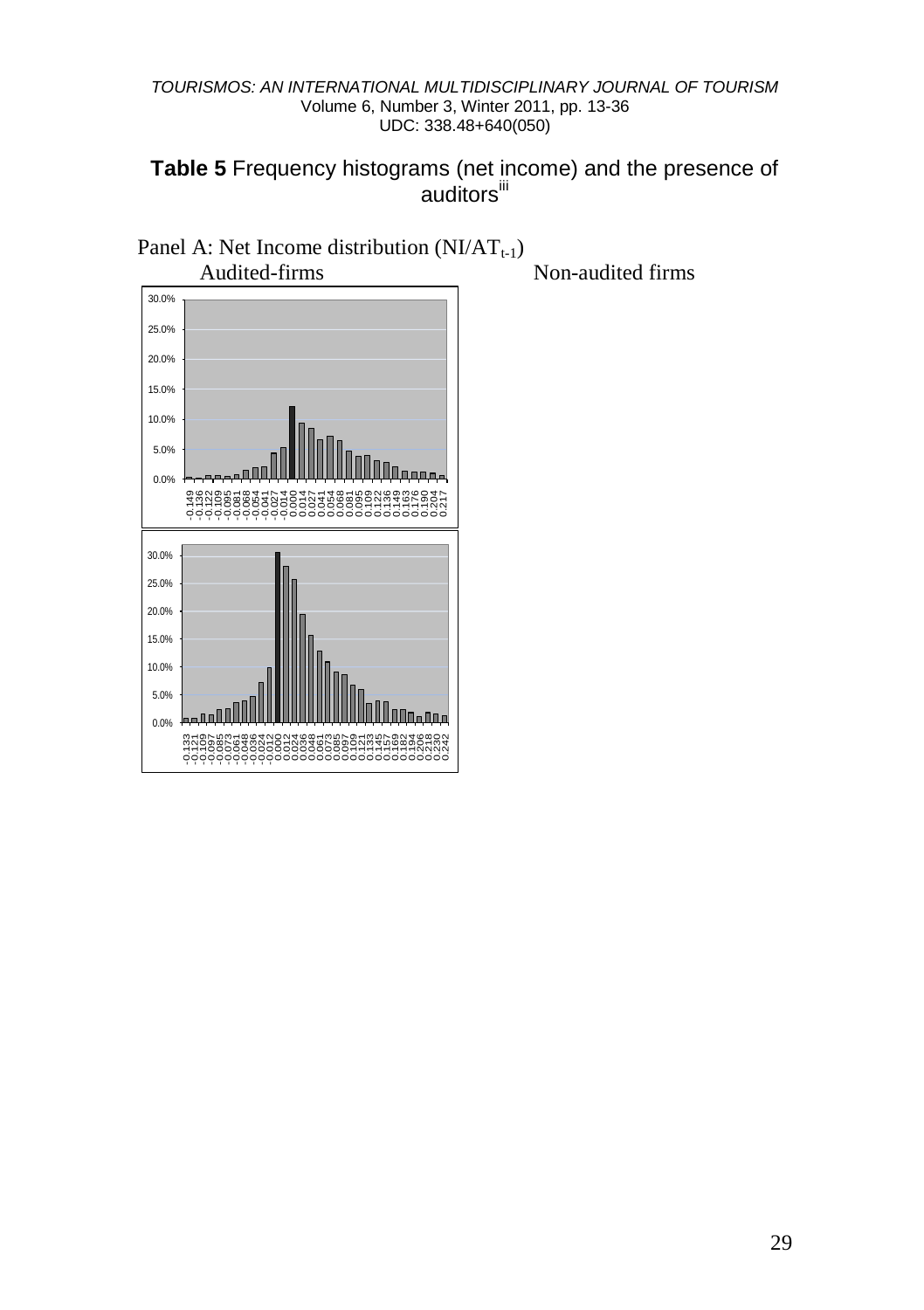

Panel B: Changes in Net Income distribution  $(\Delta NI/AT_{t-1})$ <br>Audited-firms Non-audited  $\overrightarrow{N}$  Non-audited firms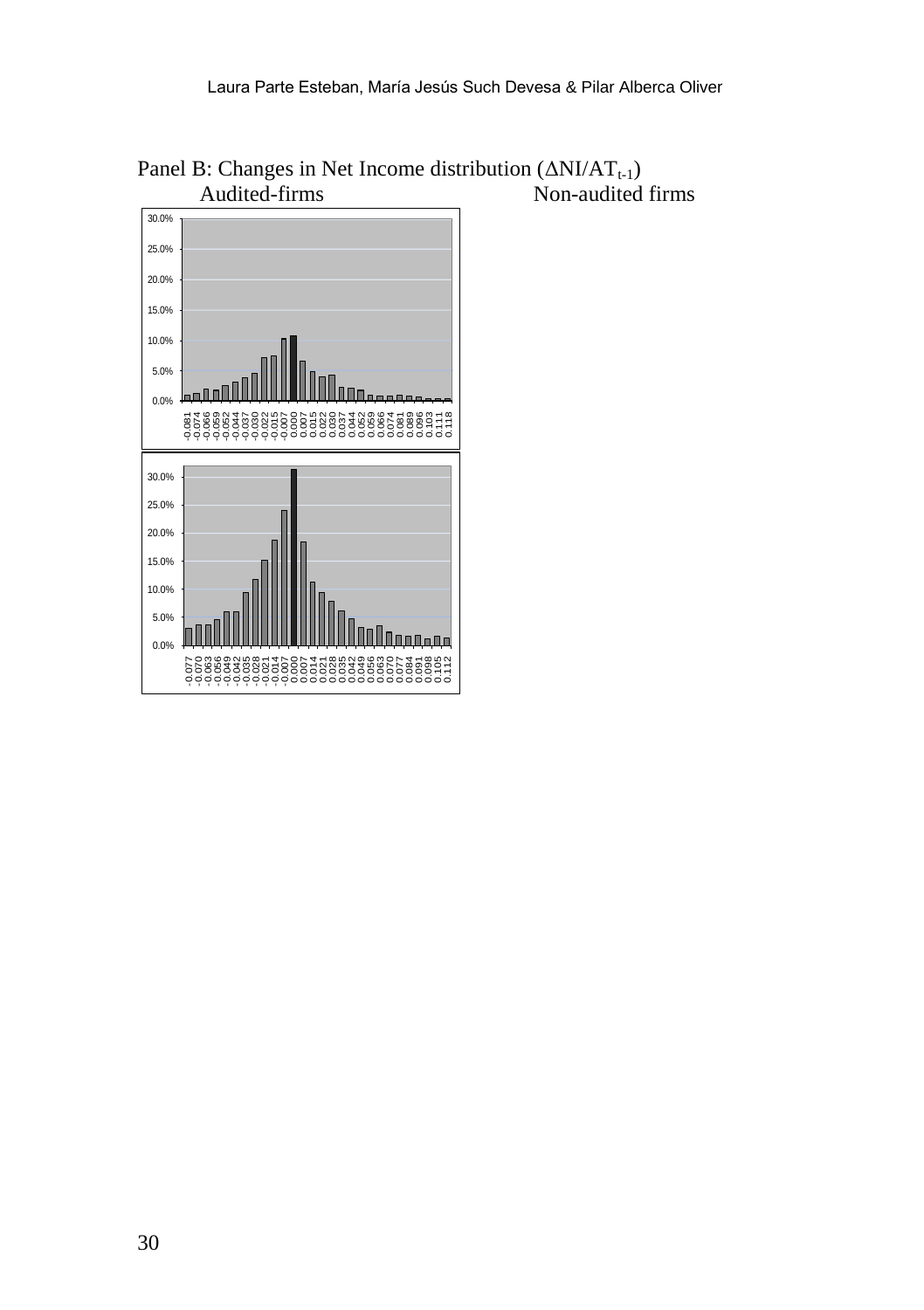

Panel C: Net Income distribution  $(NI/AT_{t-1})$ <br>Big 4 auditors

Non Big 4 auditors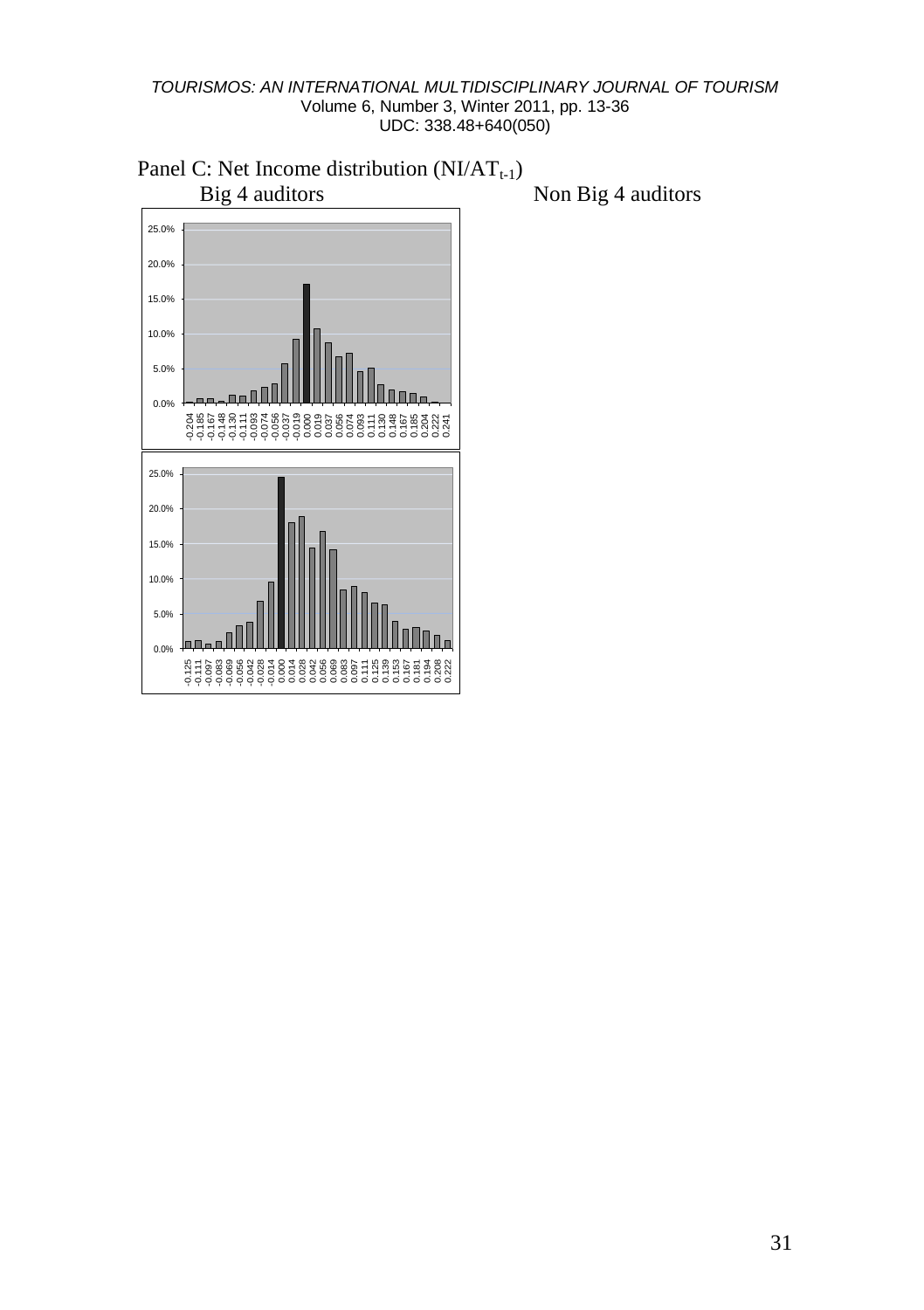

Panel D: Changes in Net Income distribution  $(\Delta N I/AT_{t-1})$ <br>Big 4 auditors Non Big 4 au Non Big 4 auditors

# **CONCLUSIONS**

This paper focuses on earnings benchmarks in Spanish hotel industry. We examine a fundamental industry for Spanish economy (its contribution to GDP is around 12% and it is essential for employment (12%) and balance of payments covering 60% of commercial deficit in 2009). This industry presents special characteristic that can justify a particularly analysis. Since mid-nineties, Spanish hotel firms are involved in a globalization process. Bank debt becomes the main source of financing for this industry in their expansion abroad due to the small dimension of the firms. The difficulties to access to financial markets to find resources and their dependence to financial firms are pressure factors that can motivate managers to carry out adjustments in the reported financial information. It is also noted that small firms do not have strict controls and supervisions over the financial reporting.

This paper examines earnings benchmarks in Spanish hotel industry as a proxy to earnings management using frequency histograms. The evidence suggests that avoiding losses hypothesis is more relevant than avoiding earnings decreases hypothesis. It is also noted that earnings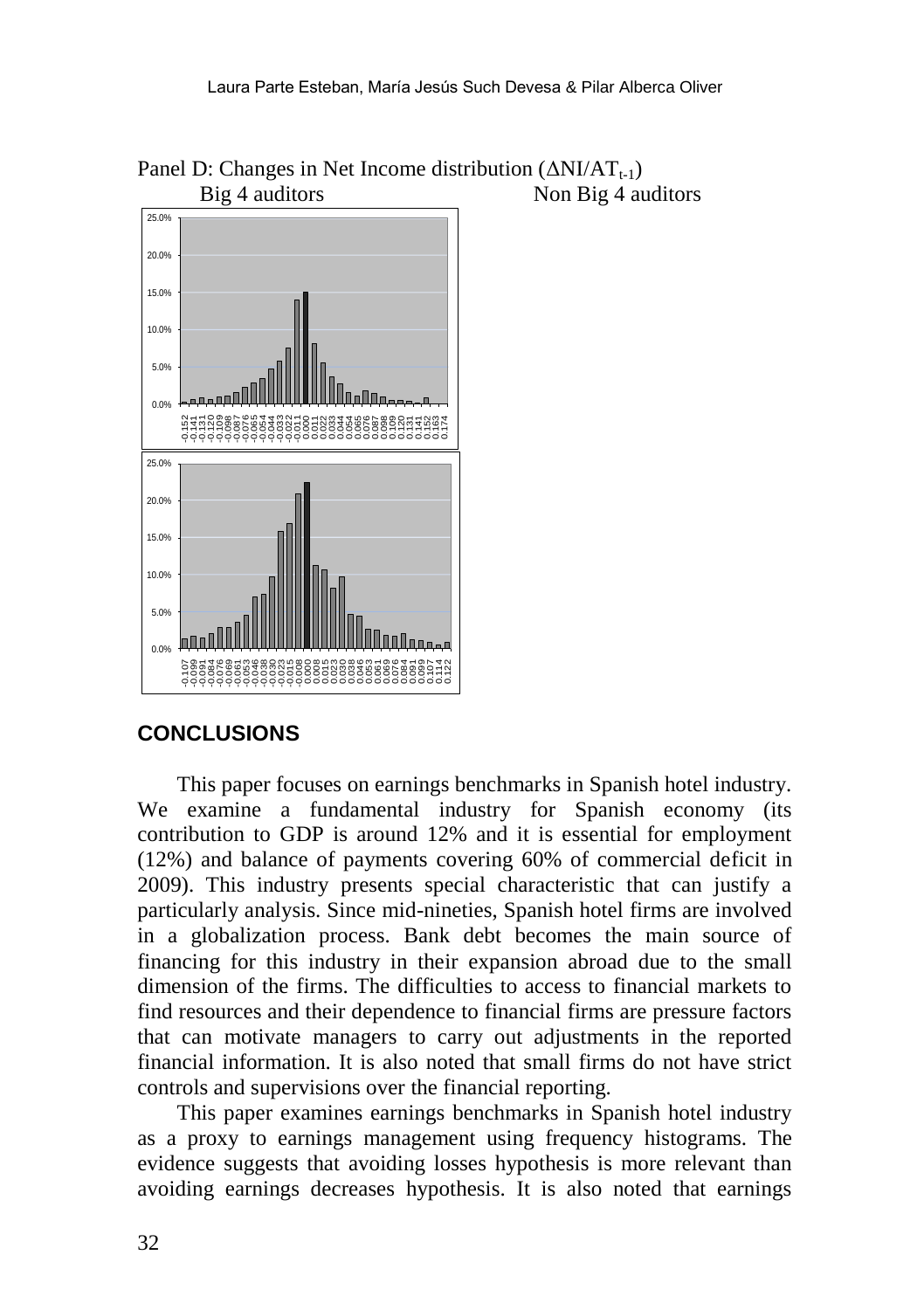management are more pronounced in firms with high leverage ratios than in firms with low leverage ratios.

Interesting results are found between achieving the benchmarks and the ownership structure. No differences have been found between family owners and mixed owners. This result must be interpreted with caution due the difficulties in obtaining the data related to ownership structure. Finally, it is noted that auditors provide quality to the financial reporting. Non-audited firms engage in more earnings management.

This paper examines one of the most controversial subjects nowadays. The quality of the financial information concerns to a large number of stakeholders due to their importance to take decisions in global markets. This paper supports the hypothesis that managers are not indifferent when facing earnings figures. It is noted that there is a preference to report small profits against small losses and it is more pronounced under certain incentives.

### **REFERENCES**

- Ali, A., Chen, T-Y. & Radhakrishnan, S. (2007). Corporate disclosures by family firms. *Journal of Accounting and Economics,* Vol. 44, No.1-2, pp.238-286.
- Ayers, B., Jiang, J. & Yeung, E. (2006). Discretionary accruals and earnings management: an analysis of pseudo earnings target. *The Accounting Review*, Vol. 81, No 3, pp.617-653.
- Barth, M., Elliott, J. & Finn, M. (1999). Market rewards associated with patterns of increasing earnings. *Journal of Accounting Research*, Vol. 37, No.2, pp.387-413.
- Burgstahler, D. & Dichev, I. (1997). Earnings Management to avoid Earnings Decreases and Losses. *Journal of Accounting and Economics*, Vol. 24, No.1, pp.99-126.
- Burgstahler, D., Hail, L. & Leuz, C. (2006). The importance of reporting incentives: earnings management in European private and public firms. *The Accounting Review*, Vol. 81, No.5, pp 983-1017.
- Coppens, L. & Peek, E. (2005). An analysis of earnings management by European private firms. *Journal of International Accounting, Auditing and Taxation*, Vol. 14, No. 1, pp. 1-17.
- DeAngelo, L. (1981a). Auditor independence, 'low-balling,' and disclosure regulation. *Journal of Accounting and Economics,* Vol. 3, No.2, pp.113- 127.
- DeAngelo, L. (1981b). Auditor size and audit quality. *Journal of Accounting and Economics*, Vol. 3, No.3, pp.183-189.
- DeAngelo, H., DeAngelo, L. & Skinner, D. (1994). Accounting choice in troubled companies. *Journal of Accounting and Economics,* Vol. 17, No.1, pp.113- 143.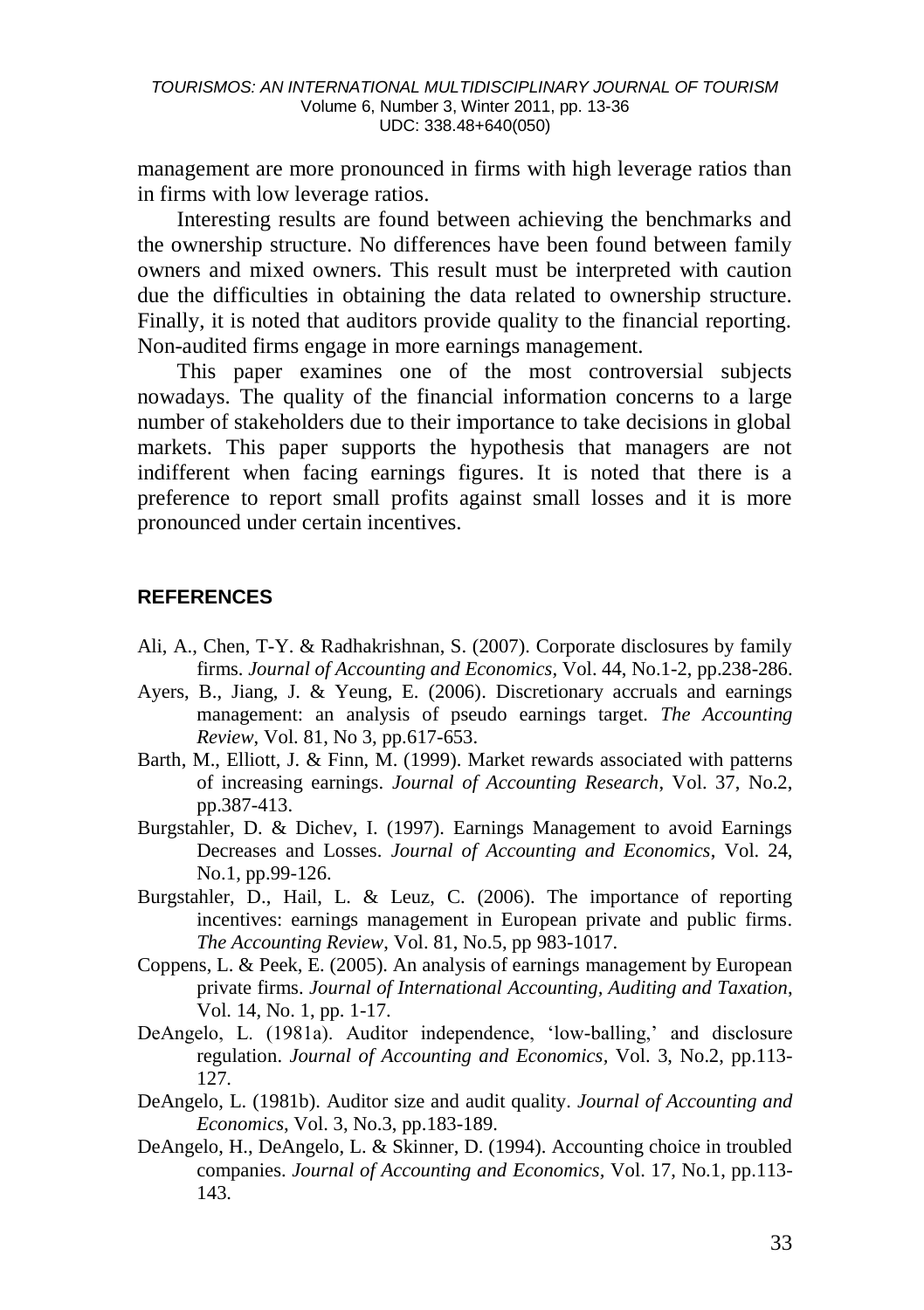- Dechow, P.M., Richardson, S.A. & Tuna, I.A. (2003). Why are Earnings Kinky? An examination of the Earnings Management Explanation. *Review of Accounting Studies*, Vol. 8, No.2-3, pp.355-384.
- DeFond, M. & Jiambalvo, J. (1994). Debt covenant violation and manipulation of accruals. *Journal of Accounting and Economics*, Vol. 17, pp.145-176.
- Degeorge, F., Patel, J. & Zeckhauser, R. (1999). Earnings Management to exceed thresholds. *Journal of Business,* Vol. 72, No.1, pp.1-33.
- Donelson, D.C.; Mcinnis, J.M. & Mergenthale, R.D. (2009). Benchmark-Beating and Earnings Management: Evidence from Restatements Related to Securities Litigation, working paper. Electronic copy available at: [http://ssrn.com/abstract=1477599.](http://ssrn.com/abstract=1477599) Accessed the 12 th of March 2010, at 14:00.
- Durtschi, C. & Easton, P. (2005). Earnings Management? The Shapes of the Frequency Distributions of Earnings Metrics Are Not Evidence Ipso Facto. *Journal of Accounting Research*, Vol. 43, No.4, pp.557-592.
- Durtschi, C. & Easton, P. (2009). Earnings Management? Erroneous Inferences based on Earnings Frequency Distributions. *Journal of Accounting Research*, Vol. 47, No.5, pp.1249-1281.
- Holland, D. (2004). Earnings Management: A Methodological Review of the Distribution of Reported Earnings Approach, http://ssrn.com/abstract= 525242. Accessed the 12 th of January 2005, at 14:55.
- Jacob, J. & Jorgensen, B.N. (2007). Earnings Management and Accounting Income Aggregation. *Journal of Accounting and Economics*, Vol. 43, No.2-3, pp.369-390.
- Jiang, J. (2008). Beating Earnings Benchmarks and the Cost of Debt. *The Accounting Review*, Vol. 83, No.2, pp.377-416.
- Kasznik, R. & McNichols, M. (2002). Does meeting earnings expectations matters? Evidence from analyst forecast revisions and share prices. *Journal of Accounting Research*, Vol. 40, No.3, pp.727-759.
- Kerstein, J. & Rai, A. (2007). Intra-year shifts in the Earnings Distribution and their Implications for Earnings Management. *Journal of Accounting Economics*, Vol. 44, No.3, pp.399-419.
- Krishnan, G.V. (2003). Does Big 6 auditor industry expertise constrain earnings management? *Accounting Horizons*, Vol. 17, Supplement, pp. 1-16.
- Leuz, C., Nanda D. & Wysocki, P. (2003). Earnings Management an Investor Protection: An International Comparison. *Journal of Financial Economics*, Vol. 69, No.3, pp.505-527.
- Moses, O. (1987). Income smoothing and incentives: Empirical tests using accounting changes. *The Accounting Review*, Vol. 62, No.2, pp.358-377.
- Myers, J., Myers, L. & Skinner, D. (2007). Earnings momentum and earnings management. *Journal of Accounting, Auditing and Finance,* Vol. 22, No.2, pp.249-84.
- Skinner, D. & Sloan, R. (2002). Earnings surprises, growth expectations, and stock returns or don"t let an earnings torpedo sink your portfolio. *Review of Accounting Studies*, Vol. 7, No.2-3, pp.289-312.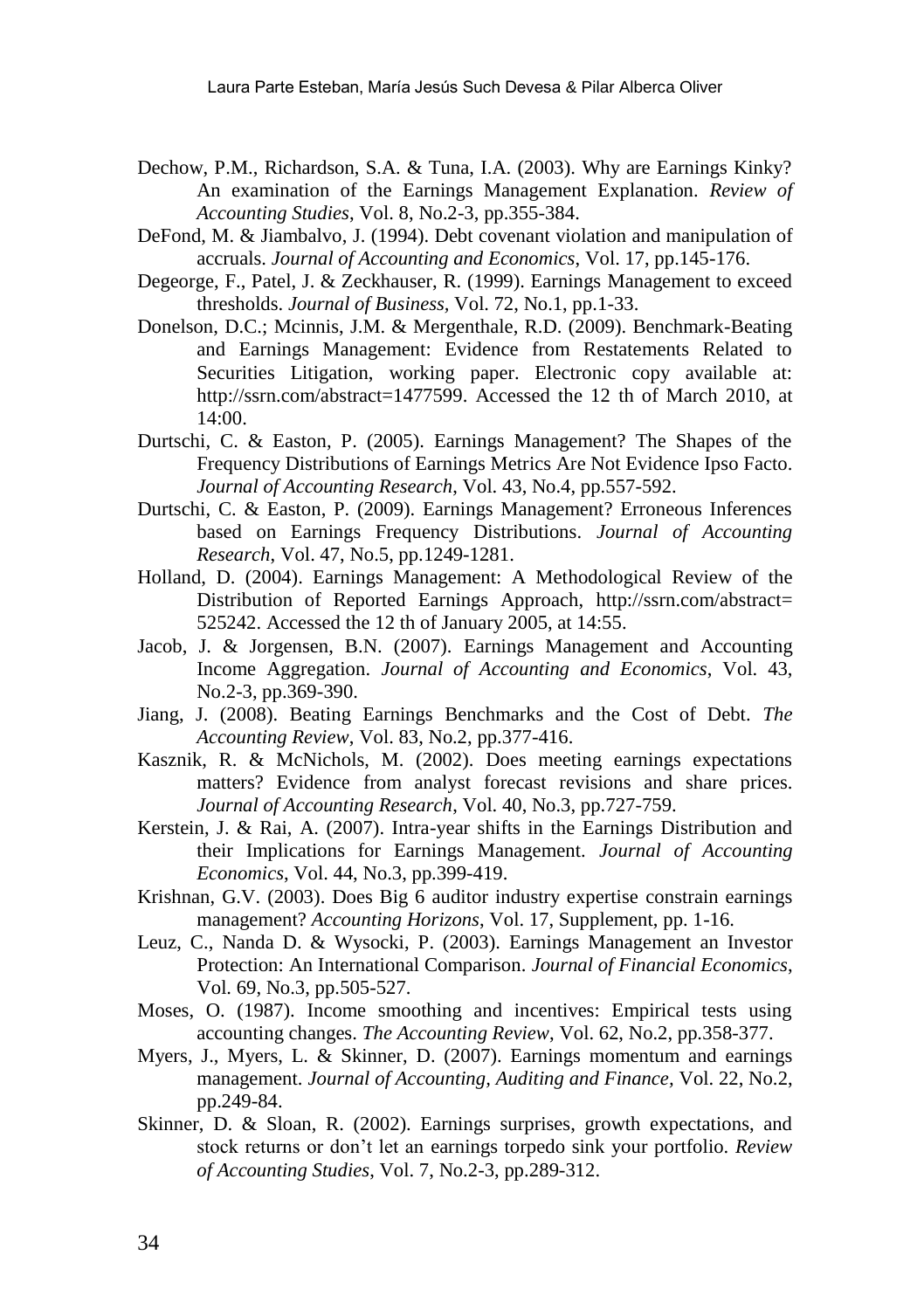- Sweeney, A. (1994). Debt-covenant violations and managers' accounting responses. *Journal of Accounting and Economics*, Vol. 17, No.2, pp.281- 308.
- Watts, R. & Zimmerman, J. (1986). *Positive Accounting Theory*. New York, Prentice Hall.

### **ENDNOTES**

-

<sup>i</sup> Ali et al. (2007) explain that there are two main types of agency problems in public corporations. The first type of agency problem arises from the separation of ownership and management (Type I agency problem). The separation of corporate managers from shareholders may lead to managers not acting in the best interest of the shareholders. The second type of agency problem arises from conflicts between controlling and non-controlling shareholders (Type II agency problem). Controlling shareholders may seek private benefits at the expense of noncontrolling shareholders.

<sup>ii</sup> We use the term Big 4 throughout this paper to refer to Deloitte Touche Tohmatsu, Ernst & Young, KPMG, and PricewaterhouseCoopers. But Big 4 included Arthur Andersen before 2002.

 $\ddot{\text{iii}}$  In Panels A and C, frequency histograms are generated from 1,462 observations for audited-firms and 6,462 observations for non-audited firms. In Panels B and C, frequency histograms are generated from 752 observations for Big 4 auditors and 590 observations for non-Big 4 auditors. The interval widths are calculated following the Degeorge et al.´s (1999) formula. In Panel A, the interval widths are 0.0136 for NI and 0.0121 for ΔNI. In Panel B, the interval widths are 0.018 for NI and 0,008 for ΔNI. In Panel C, the interval widths are 0.007 for both NI and ΔNI. In Panel D, the interval widths are 0.011 for NI and 0.009 for ΔNI.

*SUBMITTED: APRIL 2010 REVISION SUBMITTED: JUNE 2010 ACCEPTED: OCTOBER 2010 REFEREED ANONYMOUSLY*

**Laura Parte Esteban** (lparte@cee.uned.es) is an Assistant Professor at the Spanish National University for Distance Education (UNED), Faculty of Economics and Management, Department of Business and Accounting, Paseo Senda del Rey, 11, 28040 Madrid, Spain.

**María Jesús Such Devesa** (mjesus.such@uah.es) is an Associate Professor at the University of Alcala, Faculty of Economics and Management, Department of Statistics, Economic Structure and